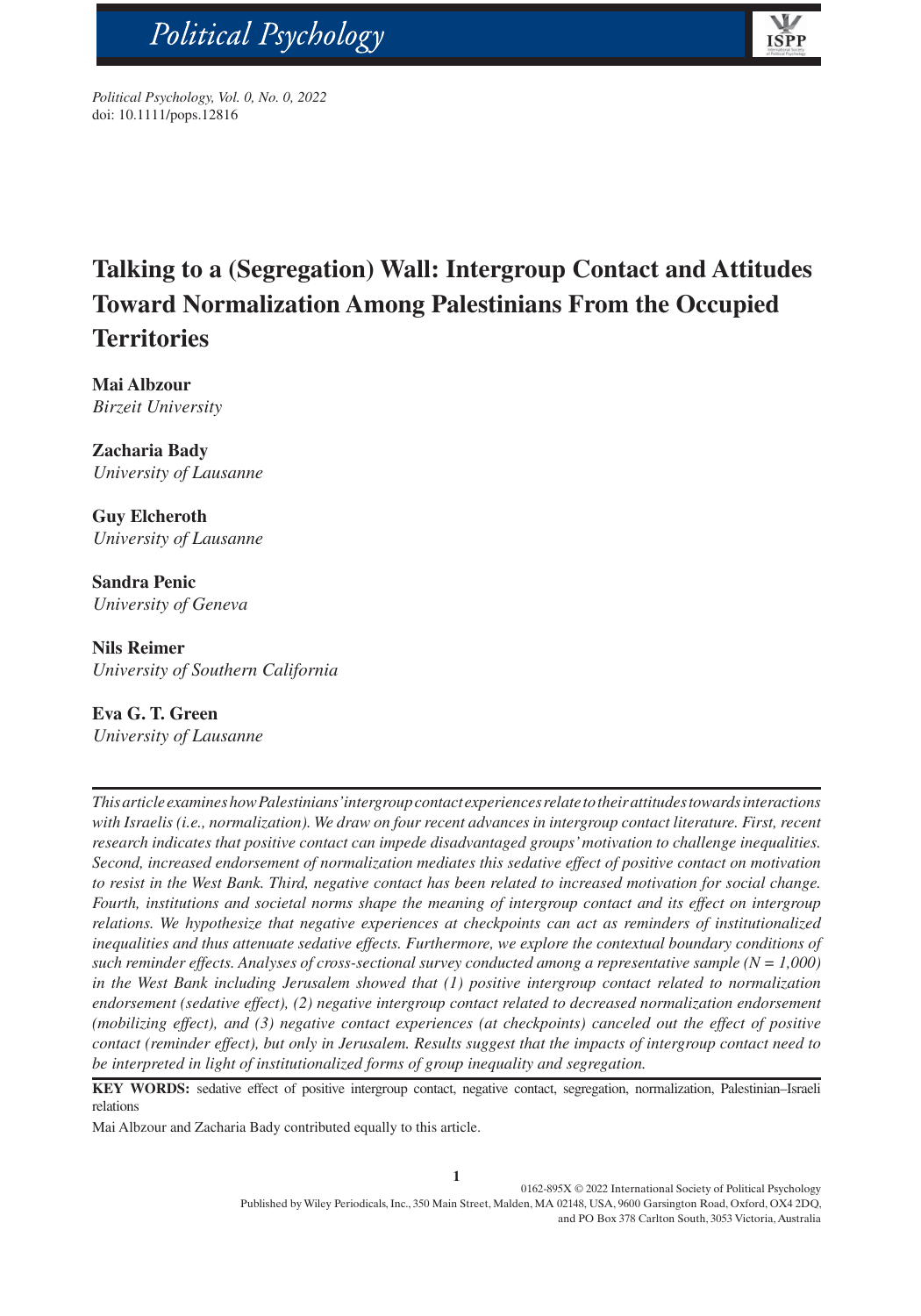Since the creation of the State of Israel in 1948 and its subsequent territorial expansion, the Arab world, including Palestinians, has been faced with the choice of accepting or resisting this state of affairs. In the resulting controversies (after the Camp David Accord in 1978), the term "normalization" started to be used to refer to the recognition of the State of Israel and to the establishment of normal relations between Arabs and Israelis and to connote the choice of acceptance over resistance (Albzour, 2020). In the Occupied Palestinian Territories (OPT), diverse forms of interactions with Israelis are imposed on Palestinians by the circumstances of occupation. Which interactions with Israelis can be labeled "normalization" is open to controversy. The present study investigates attitudes toward normalization among Palestinians in the OPT and defines normalization as interactions with Israeli individuals or institutions that are potentially perceived as legitimizing (normalizing) the colonial status quo.

The normalization debate increased in the OPT after the Oslo peace agreement in 1993, gaining intensity after the second intifada in 2000 and the expansion of Israeli settlements. On the one hand, voices opposing normalization policies have increased with local and international movements calling for the boycott of Israel (e.g., Al-E'es, 2020). On the other hand, some civil society organizations, private institutions, and the Palestinian Authority (PA) favor continuing specific acts of normalization, such as PA's coordination with Israeli authorities for "security" purposes (Tartir, 2017). In sum, attitudes towards normalization, the definition of normalization and the identification of normalization behaviors are contested among Palestinians.

Yet, to our knowledge, only two empirical studies have investigated Palestinians' attitudes towards normalization and their antecedents (Albzour, Penic, et al., 2019; Mi'Ari, 1999). Though normalization seems to have overall a negative connotation, its different facets are not all equally devalued (Albzour, Penic, et al., 2019): While relations that facilitate Palestinians' everyday life such as civilian policies and diplomatic coordination of the PA are more acceptable, security coordination by the PA and interpersonal relations with Israeli are controversial. Moreover, the more Palestinians have experiences of direct (Albzour, Penic, et al., 2019) and indirect (Mi'Ari, 1999) positive contact with Israelis, the more they endorse controversial forms of normalization. This finding is in line with the growing body of research on "sedative" or "ironic" effects of positive contact for disadvantaged groups (Dixon et al., 2012), which shows that positive intergroup contact fosters harmonious intergroup relations at the cost of disadvantaged groups' awareness of inequality and motivation for social change (see Reimer & Sengupta, 2021).

In the present research, we extend these contributions in several ways. While prior research on the link between intergroup contact and attitudes towards normalization among Palestinians was conducted among small convenience samples in the West Bank (WB), we investigate this link among a representative sample of Palestinian adults (*N* = 1,000). Heeding the call for a contextualized study of intergroup contact (Pettigrew, 2018), we include Palestinians from Jerusalem and WB in our sample and examine the nature of contact among Palestinians exposed to different segregation regimes. Furthermore, connecting two strands of intergroup contact research—on sedative effects of positive contact and mobilizing effects of negative contact—we argue that sedative effects of contact are sensitive to the institutional context in which contact takes place. We contend that, in contexts of institutionalized segregation and inequality, negative intergroup contact experiences can attenuate the "sedative effect" of positive contact, when they act as reminders of the institutional structure. Our study takes place in the OPT, where segregation is an explicit and militarily enforced policy, whereas most previous studies on the sedative contact effects have been conducted in contexts of informal segregation (and some form of principled equality). Concrete policies and experiences of segregation differ, however, between the WB and Jerusalem, which has a complex and potentially more ambiguous institutional setup. We thus explore whether the specific reminder effect of individually experienced negative contact differ between Jerusalem and the WB.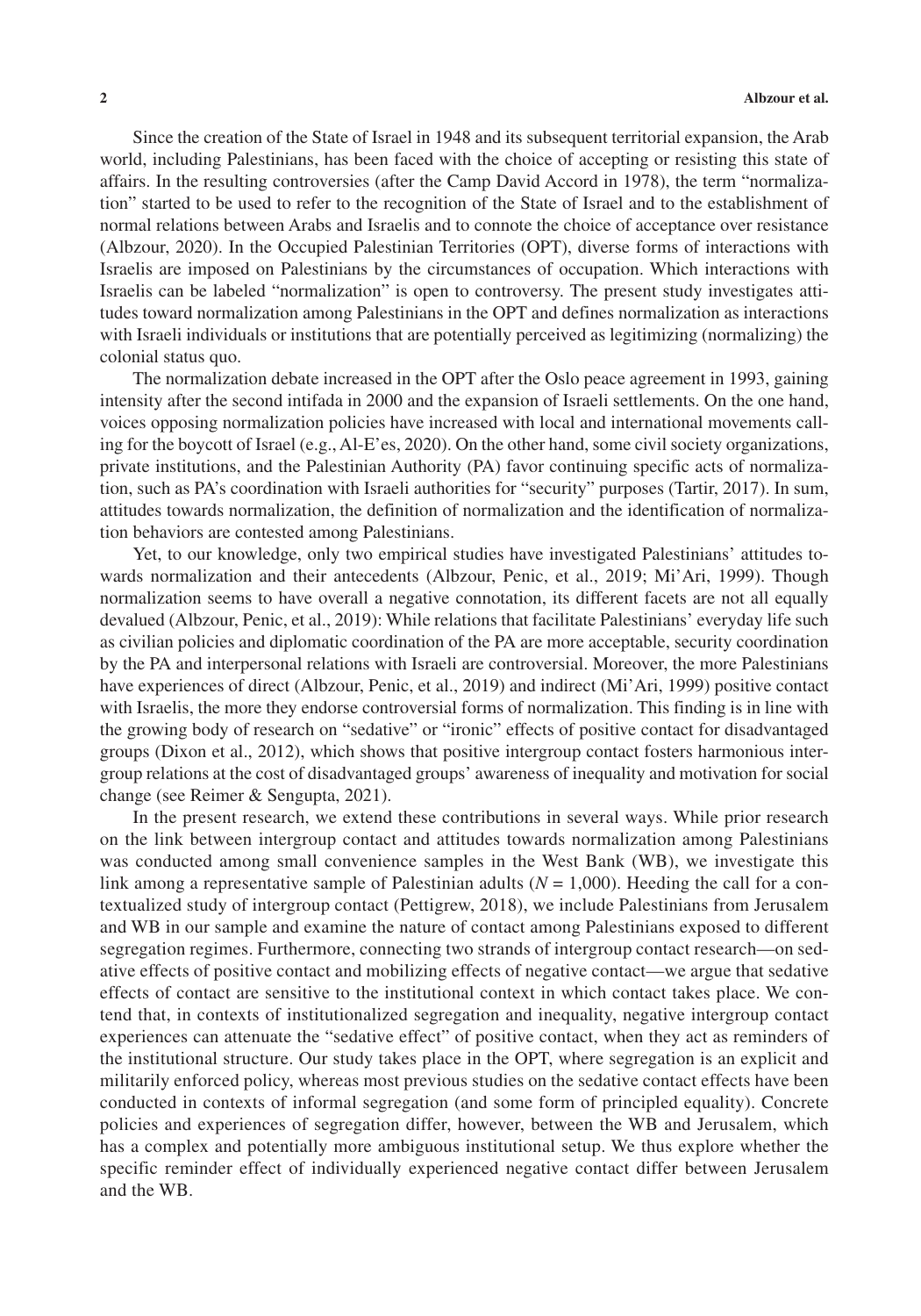#### **Intergroup Contact in Contexts of Segregation**

The "contact hypothesis" originated in the context of abolition of legal segregation in the United States (see Durrheim & Dixon, 2018). Desegregation, however, was not universally supported. The key concern was that abrupt proximity between different "races" might result in conflict and social unrest. At the time, Clark (1953) and Gordon Allport (1954) made the case that such intergroup contact, under the right conditions, would instead beget more tolerance. The contact hypothesis thus originated as a plea for the viability of desegregation policies.

Since then, social psychologists have accumulated a large body of evidence indicating that positive intergroup contact generally reduces prejudice (Pettigrew & Tropp, 2006) and fosters outgroup forgiveness and trust (Hewstone & Swart, 2011; Tam et al., 2009). Policymakers around the world (e.g., United States, Northern Ireland, and post-Apartheid South Africa) have implemented planned contact interventions to foster intergroup harmony (Lemmer & Wagner, 2015). Such interventions have also been implemented to improve intergroup relations inside Israel (e.g., between Israeli Jews and indigenous Palestinians Muslims and Christians, see Amir, 1969, Maoz, 2011) and among Israelis and Palestinians in the OPT.

However, the central hypothesis is frequently dissociated from the call for desegregation. Originally conceived as a mechanism operating within, and thereby facilitating, a process of desegregation implemented at the institutional level, it is now frequently considered an instrument for solving intergroup conflict regardless of the sociopolitical context. Durrheim and Dixon (2018) argue that this decontextualization has reversed the assumed relationship between prejudice reduction and structural social arrangements. Allport (1954) and Clark (1953) understood intergroup contact as a mechanism facilitating the abolition of structural and legally enforced inequalities. Subsequent research, however, increasingly treated prejudice reduction resulting from positive contact as an aim in itself, more or less explicitly assuming that such effects could generalize into large-scale social change (Dixon et al., 2013).

If prejudice reduction were always compatible with the reduction of inequalities, systematically treating it as a desirable goal would be unproblematic. But evidence suggests otherwise. A growing body of research from a variety of contexts marked by strong intergroup inequalities (Reimer & Sengupta, 2021) shows that positive intergroup contact is related to reduced awareness of and motivation to challenge intergroup inequalities among disadvantaged groups. Generally, this "sedative effect" (Cakal et al., 2011) suggests that the model of social change underlying contact research focusing on prejudice reduction among the advantaged is in contradiction with an alternative model of social change based on the collective mobilization of the disadvantaged (Reicher, 2007; Wright & Baray, 2012). These two paths towards social change are not always incompatible. For instance, Becker et al. (2013) found experimental evidence that, when an advantaged group member described inequality as illegitimate, positive intergroup contact reduced disadvantaged group members' prejudice, but not their willingness to challenge inequalities through collective action.

# **Intergroup Contact and Endorsement of Normalization in Palestine**

Yet, what is the nature of intergroup contact for Palestinians in the OPT? The peace process based on a two-state solution is facing seemingly insurmountable, tangible obstacles: the segregation wall, the separation of Jerusalem from the rest of WB territories, the blockade of Gaza, the wide deployment of military checkpoints, and escalation of Israeli settlement activities across the WB. Being under occupation, Palestinians in the WB and Jerusalem are forcibly integrated within the Israeli economic structure. Various forms of governmental, institutional, and interpersonal interactions with Israelis are imposed. The role of the PA is limited to the local administration of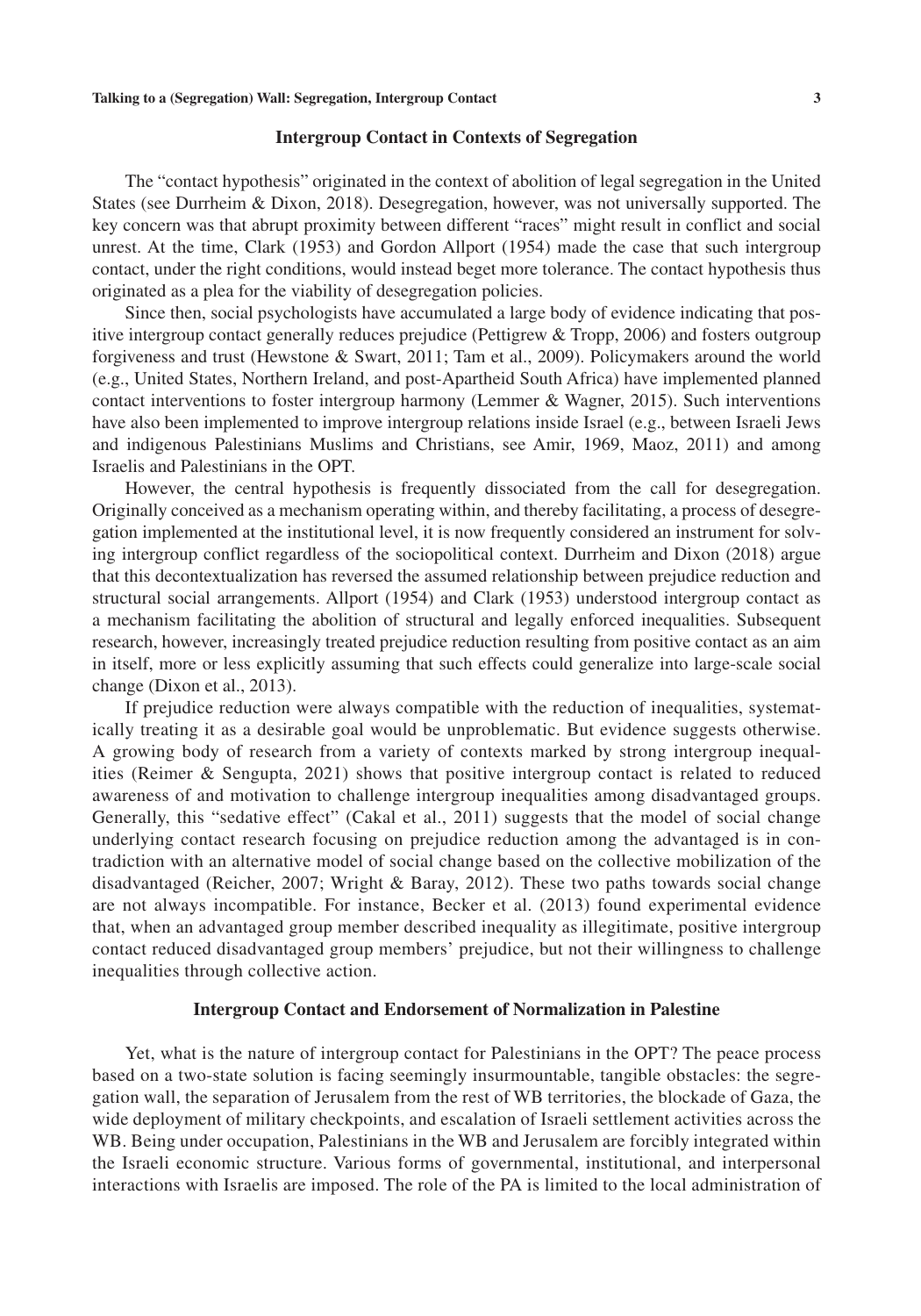Palestinian affairs in the WB, in addition to coordination with the Israeli authorities (e.g., for issuing passing permits to work or access hospitals in Israel). Additionally, some private Palestinian economic, academic and cultural institutions have ties with equivalent Israeli institutions (e.g., Grandinetti, 2015). As the peace process deteriorated, most of these interactions became subject to criticism. Specifically, the term "normalization" is commonly used to stigmatize certain (individual and institutional) interactions with Israelis as establishing normal relations with the occupier under abnormal conditions (BDS, n.d..; Samara, 2011). These interactions, critics argue, aim at dismantling Palestinian resistance movements by enhancing Palestinian acceptance of the settler colonial structure. Palestinians' voluntary interactions with Israelis, such as participation in joint "peace" meetings (Pundak, 2012) and the PA's coordination with the Israeli military forces for "security" purposes are the most controversial and criticized interactions.

Academic debates on the desirability of intergroup contact for achieving social change (Dixon et al., 2012) thus have a striking equivalent within Palestinian society, where public debate entails contrasting viewpoints on the meaning and acceptability of interactions with Israelis (e.g., Albzour, Penic, et al., 2019). This controversy gravitates around the notion of normalization, involving debates about what types of interactions with Israelis are acceptable and the consequences of such interactions on the Palestinian perspectives of national liberation. Scrutinizing the type of intergroup contacts Palestinians have with Israelis and how they relate to support for controversial forms of normalization is therefore crucial.

In the WB, Albzour and colleagues (2019) found that the more Palestinians had previous experiences of mundane contact with Israelis, the less they were motivated to engage in revolutionary resistance against the colonial regime. This sedative effect of contact was mediated by heightened endorsement of more controversial forms of "normalization" (i.e., interpersonal interactions and "security" coordination). Endorsement of normalization thus appears to work as an ideological justification underlying the sedative effect of positive contact. Accordingly, we expect that

*H1*: Positive and mundane intergroup contact are related to support for such controversial forms of normalization.

Thus, an important novelty of the present research is to investigate how intergroup contact relates to an ideological mechanism involved in the sedative effect, namely normalization endorsement. Several reasons justify this choice. First, one aspect of normalization being "security" coordination between PA and Israeli military to prevent specific acts of resistance (e.g., armed resistance), endorsing normalization is incompatible with supporting these specific forms of resistance. Second, when asked to define normalization in an open-ended question, 46% of Albzour et al.'s respondents *spontaneously* specified that normalization implied acceptance and/or strengthening of the colonial status quo (only 10% specified positive implications). Thus, both Palestinian public debate and empirical findings indicate that normalization endorsement implies acceptance of the colonial status quo and that such "sedative" implication is common knowledge among Palestinians. Third, and more essentially, the normalization debate constitutes an instance of disadvantaged group reflexively arguing over the dilemma between intergroup harmony and conflict as paths for achieving social change. Compared to defining the dilemma between conflict and harmony in a theoretical, top-down fashion (see Durrheim et al., 2016), investigating attitudes toward normalization presents the advantage of acknowledging disadvantaged group members' awareness of this dilemma and examining circumstances that relate to different stances toward it.

Yet, when examining the links between intergroup contact and Palestinian support for normalization, we must also pay attention to negative intergroup contact, produced by institutionalized segregation.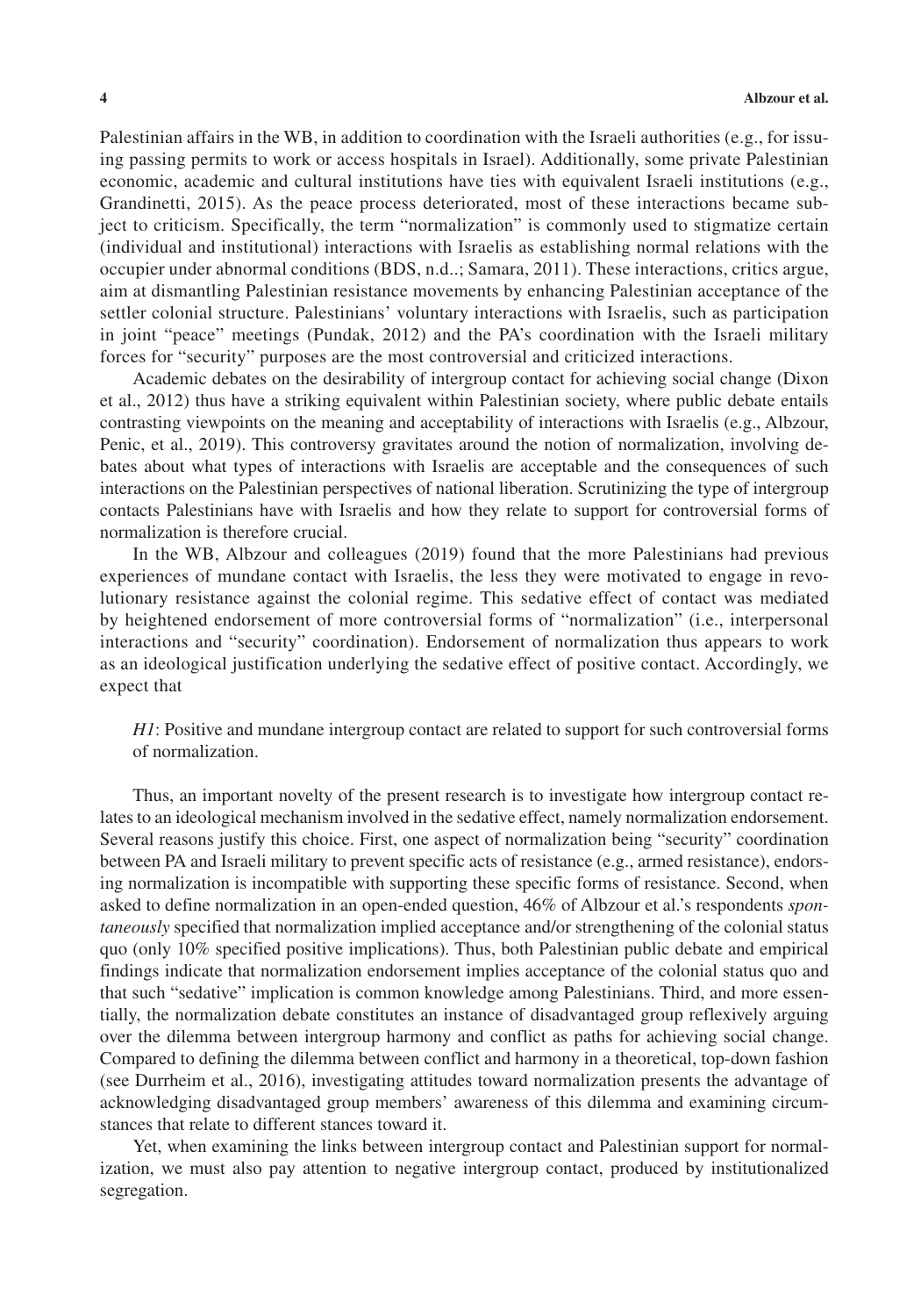#### **Negative Contact in Contexts of Segregation**

Although often overlooked, recent literature calls for attention to negative instances of intergroup contact (Barlow et al., 2012; Hewstone & Swart, 2011). Indeed, Palestinians within the OPT face a combination of "security"- and reconciliation-oriented policies in their everyday life (i.e., ensuring the security of, and reconciliation with, Israelis; Kotef & Amir, 2011). The intensification of settlement activities in the OPT has increased Palestinians' exposure to Israeli military forces, led to the construction of a segregation wall, the establishment of a permit system regulating Palestinians' movements, and the deployment of military checkpoints. Mundane activities such as going to work, studying, getting medical treatment, or visiting friends can require passing through one or more checkpoints during the same day (Kotef & Amir, 2011). Palestinians experience these checkpoints as dehumanizing due to treatments they face (e.g., being delayed for long hours or denied crossing), the very design of the barrier (e.g., the iron crossing cages for pedestrians on foot), and acts of military violence ranging from insults to executions. This is the form of negative intergroup contact Palestinians experience in their daily life in the OPT (see also Pettigrew et al., 2011, p. 277).

Negative intergroup contact is often measured with items sampling experiences such as "being belittled, intimidated, or insulted by an outgroup member" (Aberson, 2015, p. 3; see also Hayward et al., 2017). This literature generally indicates that negative contact experiences predict negative outgroup attitudes and emotions (see Stephan et al., 2008). Recent research has identified an asymmetry between the effects of positive and negative intergroup contact, where the latter affects intergroup attitudes more than the former (Aberson, 2015; Aberson & Gaffney, 2009; Barlow et al., 2012; Hayward et al., 2017; Paolini et al., 2010). For instance, Graf et al. (2014) found among students from four European countries that although positive contact with foreigners was more frequent than negative contact, negative contact's (negative) relationship with outgroup attitudes was stronger than positive contact's (positive) relationship with the same outgroup attitudes.

Research also suggests *interactive* effects of positive and negative contact (see Paolini et al., 2010, 2014). In the context of relations between a minority (Polish immigrants) and the majority (Icelanders) in Iceland, Árnadóttir et al. (2018) found that negative contact moderated the relationship between positive contact and prejudice, although differently depending on the group: Among Icelanders, positive contact was more strongly related to positive outgroup attitudes when participants experienced negative contact than when they did not (i.e., facilitation effect). The same interaction also indicated that positive contact buffered the harmful effects of the negative contact (i.e., buffering effect). Among Polish participants, the authors found evidence that negative contact experiences were related to weakened relationships between positive contact and outgroup attitude (which they labeled "poisoning effect").

While these studies enrich our understanding of an understudied phenomenon, two limitations are noteworthy. First, these studies do not consider the broader context in which negative contact occurs (Pettigrew, 2018). Numerous recent studies indicate that contextual norms and institutional policies shape the relationship between positive contact and outgroup attitudes (Christ et al., 2014; Kauff et al., 2016; Kende et al., 2018). For instance, Green and colleagues (2020) found that institutional support—one of the optimal conditions in the initial formulation of Allport's (1954) contact hypothesis—operationalized as inclusive integration policies strengthened the prejudice-reducing effect of contact (and predicted more frequent intergroup contact). Thus, the question arises whether negative contact may also produce different effects depending on the normative and institutional context.

Second, existing studies mainly focus on how negative contact fuels prejudice, while its effect on collective mobilization among disadvantaged groups has typically been ignored (Durrheim & Dixon, 2018). However, more recent research examines the effect of negative intergroup contact on disadvantaged group members' willingness to challenge group inequalities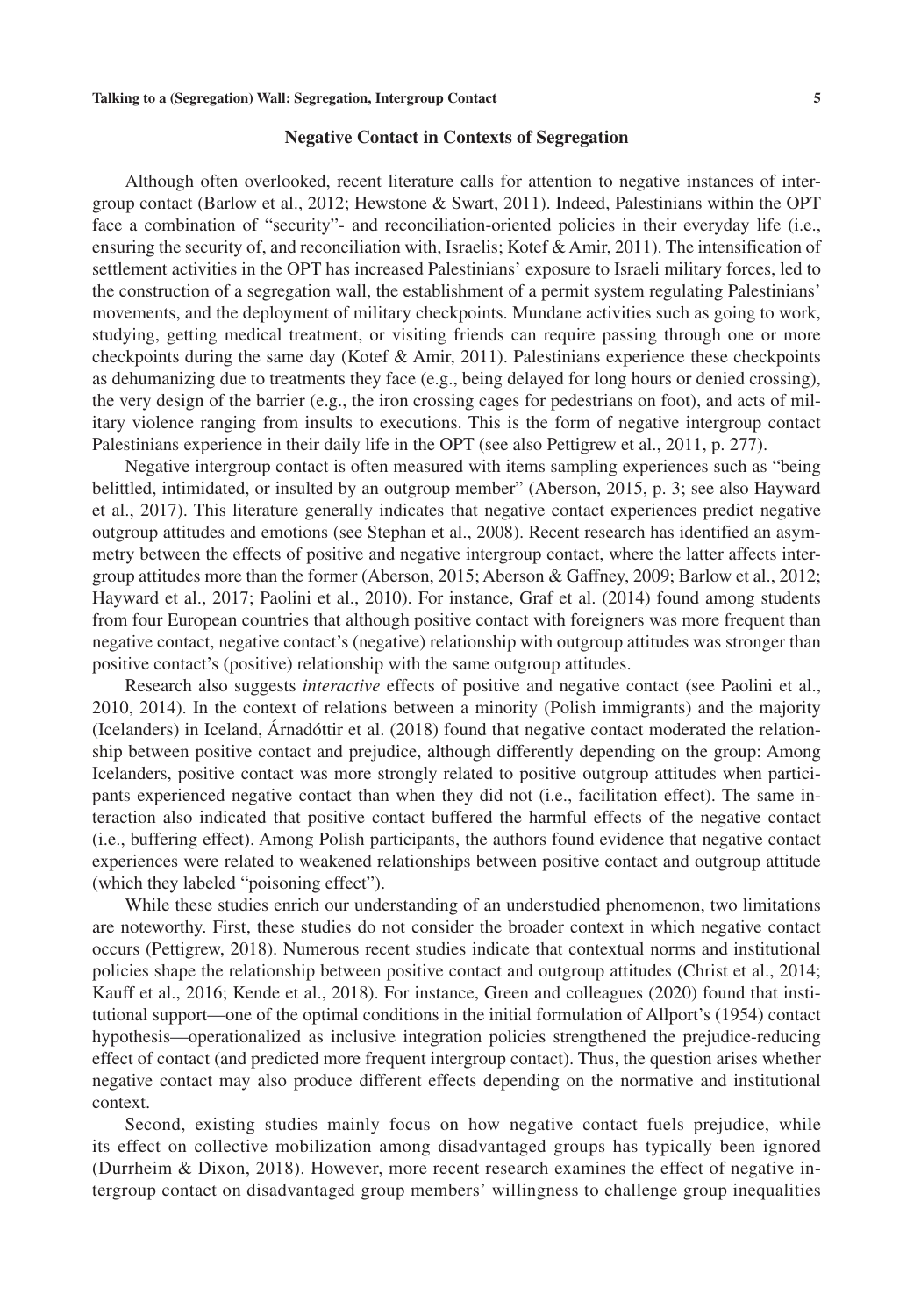(Bagci & Turnuklu, 2018; Hässler et al., 2020; Hayward et al., 2017; Lutterbach & Beelmann, 2020; Reimer et al., 2017), akin to the link between perceived discrimination and minority activism (Van Zomeren et al., 2008). For instance, in a survey among members of ethnic minorities in the United States, Hayward and colleagues (2018) found that negative contact with White Americans predicted participation in collective action. Importantly, this effect was mediated by the perception that their group was *generally* discriminated against. Thus, their results suggest that, if negative contact motivates disadvantaged groups members to challenge inequalities, it does so because negative contact experiences are believed to reflect a generalized, systematic phenomenon.

On that basis, we argue that the implications of negative contact experiences require consideration of the type of negative contact individuals endure: An "awkward"<sup>1</sup> interethnic interaction hardly carries the same meaning (or weight) as an altercation with a soldier in a context of military occupation. Moreover, negative intergroup encounters need to be conceived as a direct expression of institutional inequalities. This echoes the notion of authority support. Although in their meta-analysis Pettigrew and Tropp (2006) concluded that the contact-prejudice reduction relationship remains substantial even without authority support, this conclusion might be valid only for the contexts and indicators of authority support included in the analyzed studies. In the debate about the viability of desegregation policies (see Durrheim & Dixon, 2018), the meaning of support from institutional authorities is more substantial than mere approval (as operationalized in Pettigrew & Tropp, 2006). It implies the implementation of policies abolishing segregation and their unequivocal enforcement by authorities. Since 89% of the samples used in Pettigrew and Tropp's (2006) meta-analysis came from the United States, Europe, Canada, New Zealand, or Australia, their findings arguably generalize only to contexts where segregation and explicit discrimination are at least formally outlawed.

When institutional support for contact is blatantly absent, such as in the OPT, instances of intergroup contact occur in the context of *institutionalized* inequalities and segregation. The enforcement of institutionalized segregation, imposed in a top-down fashion, operates through the use of force (e.g., military violence). This necessarily induces the systemic occurrence of negative intergroup encounters. We argue that such systematic (individual-level) negative contacts act as cues or reminders of structural (collective-level) inequalities. This has two implications. First,

*H2*: As it makes structural inequalities salient, negative contact is likely to mobilize disadvantaged group members to challenge them (e.g., Hayward et al., 2018) and thus to reject normalization.

We label this predicted relationship a "mobilizing effect."

Second, the effects of negative and positive contact should not only be considered independently from each other, but also in interaction. More specifically, if negative contact experiences act as reminders of institutionalized intergroup inequalities, they should attenuate "sedative influences" and moderate the effect of positive contact. Thus,

*H3*: Positive contact should produce less pronounced sedative effects when it is accompanied by negative contact experiences.

We label this predicted moderation "reminder effect."

Importantly, this hypothesis still calls for a clarification regarding the levels of analysis involved. For individuals to be reminded of something, it must be possible for them to forget it.

<sup>&</sup>lt;sup>1</sup>An item used by Hayward and colleagues (2018) to assess negative contact.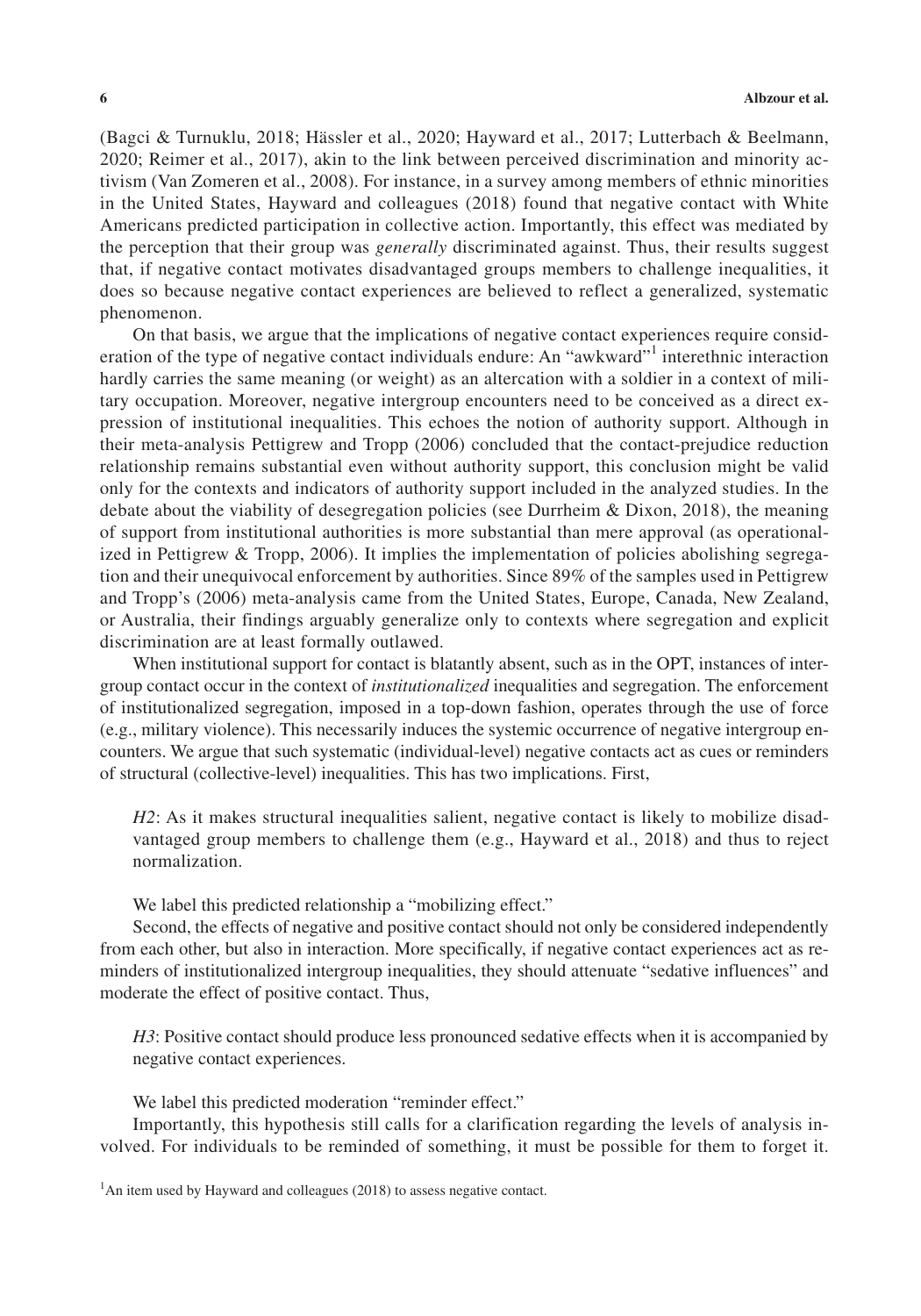#### **Talking to a (Segregation) Wall: Segregation, Intergroup Contact 7**

Thus, we would only expect individual-level reminder effects if the collective context leaves at least some ambiguity about the nature of the unequal intergroup structure. Clearly, all contexts are not equally ambiguous in this regard. More specifically, we will test for the possibility that a reminder effect of individual contact experiences is more likely to occur in Jerusalem than in the WB.

Indeed, even within Palestinian society, important institutional and material differences between WB and Jerusalem exist. WB, including East Jerusalem, was occupied by Israel in 1967. Although Palestinians from both areas are "stateless" (Tilley, 2012), different citizenship laws were imposed on Palestinians in Jerusalem compared to those in the WB. Palestinians in Jerusalem live under the rule of the Israeli government while inhabitants in the WB are ruled by the PA, but under the military control of the Israeli colonial forces. These differences have very concrete consequences.

First, for WB Palestinians, due to implemented "security" measures (i.e., measures to control occupied populations), the usually studied forms of positive intergroup contact are close to nonexistent. Indeed, Albzour and colleagues (2019) found that Palestinian-Israeli friendships (considered the most effective type of positive contact, e.g., Pettigrew & Tropp, 2006) are extremely rare (see also Mi'Ari, 1999). To detect some "positive" contact experiences, they complemented their measure by including mundane contact in settings that *potentially allow for* positive encounters (i.e., work and treatment settings). Even these mundane contacts require applying for permits (see below). Segregation, in this context, constitutes a clear-cut reality compared to Jerusalem. The Israeli annexation of East Jerusalem implies a greater proximity of its Palestinian inhabitants with Israeli governmental and private institutions, and thus greater economic dependence, which means many more frequent opportunities to interact with Israelis than Palestinians in the WB. Alongside this greater proximity, Jerusalemites are also daily confronted with a strong military/police presence and violence (Shalhoub-Kevorkian, 2017) in the city and its suburbs, as well as acts of blatant discrimination, such as the demolition of houses.

Second, because of the segregation wall, the WB is isolated from Jerusalem and other areas under direct Israeli rule (see Pappe, 2017). In order to access these areas, Palestinians holding WB ID cards are required to apply for a permit. The granting of permits is conditional on passing security checks and on specific purposes (e.g., to work in settlements or access Israeli hospitals). Once WB Palestinians are granted a permit, they have to pass highly militarized checkpoints, so-called "terminals," which they are only allowed to cross by foot (Griffiths & Repo, 2018). The most militarized terminals are those which separate WB from Jerusalem (Mansbach, 2009). By contrast, Palestinians holding a Jerusalem ID are, in principle, relatively free to move within Israeli ruled areas. When going to the WB, they do not have to apply for permits, and they can pass the checkpoints by car (see, Rijke & Minca, 2018). But despite relatively greater freedom of movement and less tedious crossing conditions, the segregation wall implies that Jerusalemites need to pass through the most militarized checkpoints ("terminals") each time they visit their family, friends, or other acquaintances in the WB (where most Palestinians live).

Overall, Palestinians experience a much more contrasted and hence potentially ambiguous social reality in Jerusalem than in the WB. On the one hand, they enjoy a relative freedom of movement and typically intermingle with Israelis in their everyday life while, on the other hand, they can be exposed to harsh inequalities, discriminations, and military violence. Such relative ambiguity suggests that Jerusalemites' experiences resemble more those of disadvantaged group members in contexts typically studied in the contact literature, leaving more room for a reminder effect of individual contact experiences to occur in Jerusalem than in the WB. We will consider this possibility by comparing contact experiences and their correlates between Palestinians living in Jerusalem versus the WB.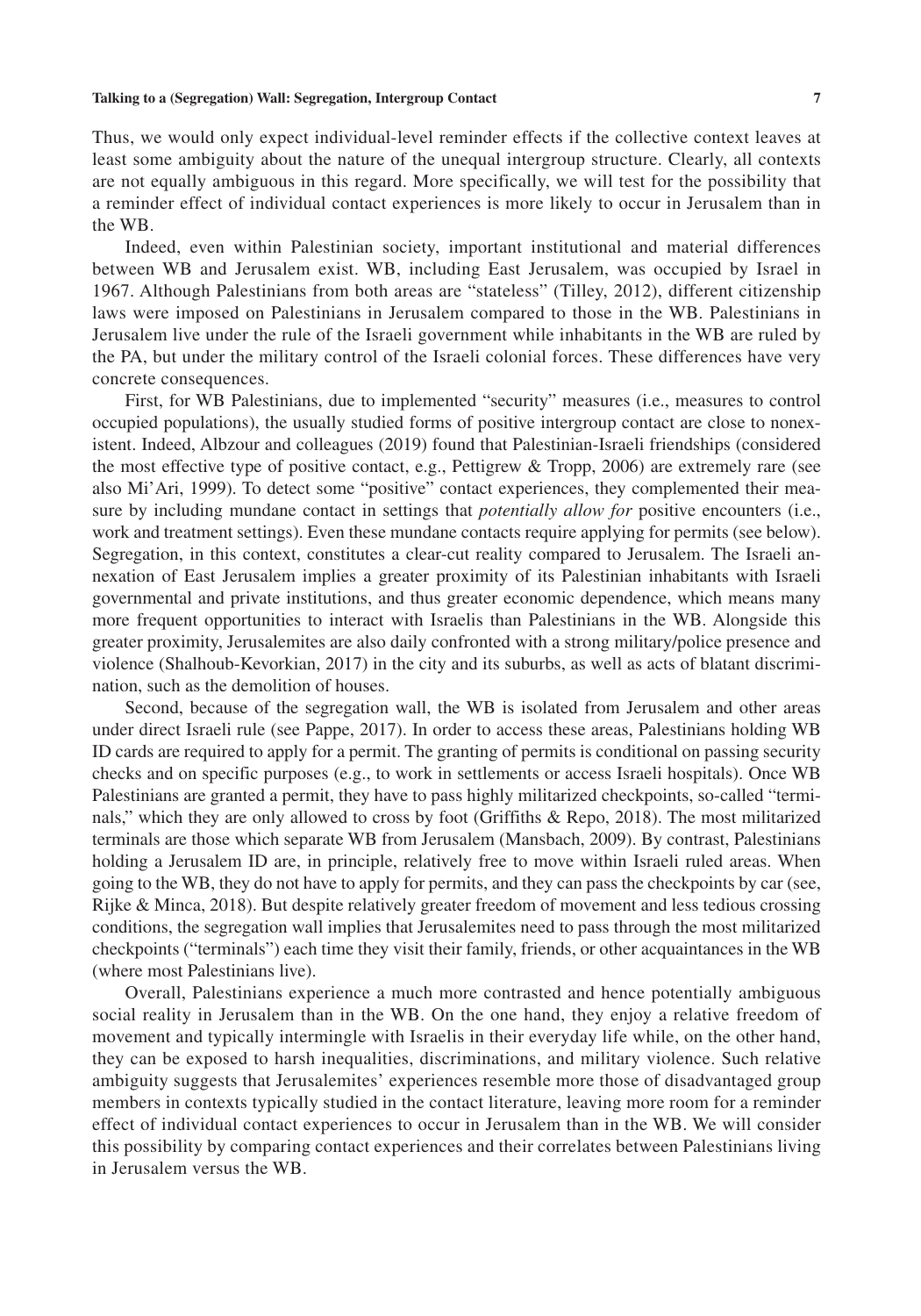#### **Current Study**

The present study examines sedative and mobilizing effects of intergroup contact among the general population in the OPT. Based on the "sedative" contact literature, we predict that previous experiences of mundane contact are related to heightened normalization endorsement (implying acceptance of the status quo; H1: sedative effect). Based on previous evidence that negative intergroup contact fosters collective mobilization among disadvantaged groups, we further predict that negative contact is related to decreased normalization endorsement (H2: mobilizing effect). Furthermore, considering negative contacts (at checkpoints) as potential reminders of institutionalized segregation and inequality, we predict that negative contact experiences attenuate the sedative effect of positive contact (H3: reminder effect). The underlying mechanism of such a "reminder effect" presupposes that institutionalized segregation and inequality are not permanently salient to everyone. As we expect the social reality of segregation to be more ambiguous in Jerusalem than in the WB, we will examine whether the reminder effect is more pronounced in Jerusalem than in the WB.

### **Method**

#### *Participants and Sampling Procedures*

This study analyzed cross-sectional survey data based on face-to-face interviews among a stratified representative sample of the Palestinian adult population in the OPT ( $N = 1,000$ ) conducted in 2017 (Albzour, Nasser, et al., 2019). Participants were sampled from 49 localities which were randomly selected from 480 localities in the territory of the WB and East Jerusalem. The survey included a multistage stratified probability sample with unequal selection probabilities, where participants from Jerusalem, living in proximity to settlements and refugee camps were oversampled. The survey weights have been computed in order to correct for different selection probabilities of respondents.<sup>2</sup> Accordingly, all descriptive analyses reported in the article are based on weighted data and hence represent estimated values in the reference population (i.e., all adult Palestinians living in the WB or Jerusalem). The sample comprises 20% Palestinians from Jerusalem and 80% from the other areas in WB. 49.2% were women and 50.8% men. The mean age was 38.6 years (*SD* = 15.07). The questionnaire was administered in Arabic. The survey design was developed in collaboration with an experienced local professional survey agency. The survey items and response scales were pretested in a pilot survey.

#### *Measures*

#### *Normalization Endorsement*

To measure respondents' *normalization endorsement*, we used an eight-item scale ( $\alpha$  = .90), adapted from Albzour, Penic, et al. (2019). Items presented forms of relations with Israelis that are controversial among Palestinians and typically labeled as "normalization." They include, "appearing in Israeli media," "buying Israeli goods," "security coordination," "participation in the joint struggle with the Israeli peace movements," "participation in joint Palestinian and Israeli cultural activities," "having Israeli friends," "discussing with Israeli Jews in social media," and "associating with a normalizer." Participants were

<sup>&</sup>lt;sup>2</sup>For details on the procedure, see (Albzour et al., 2019).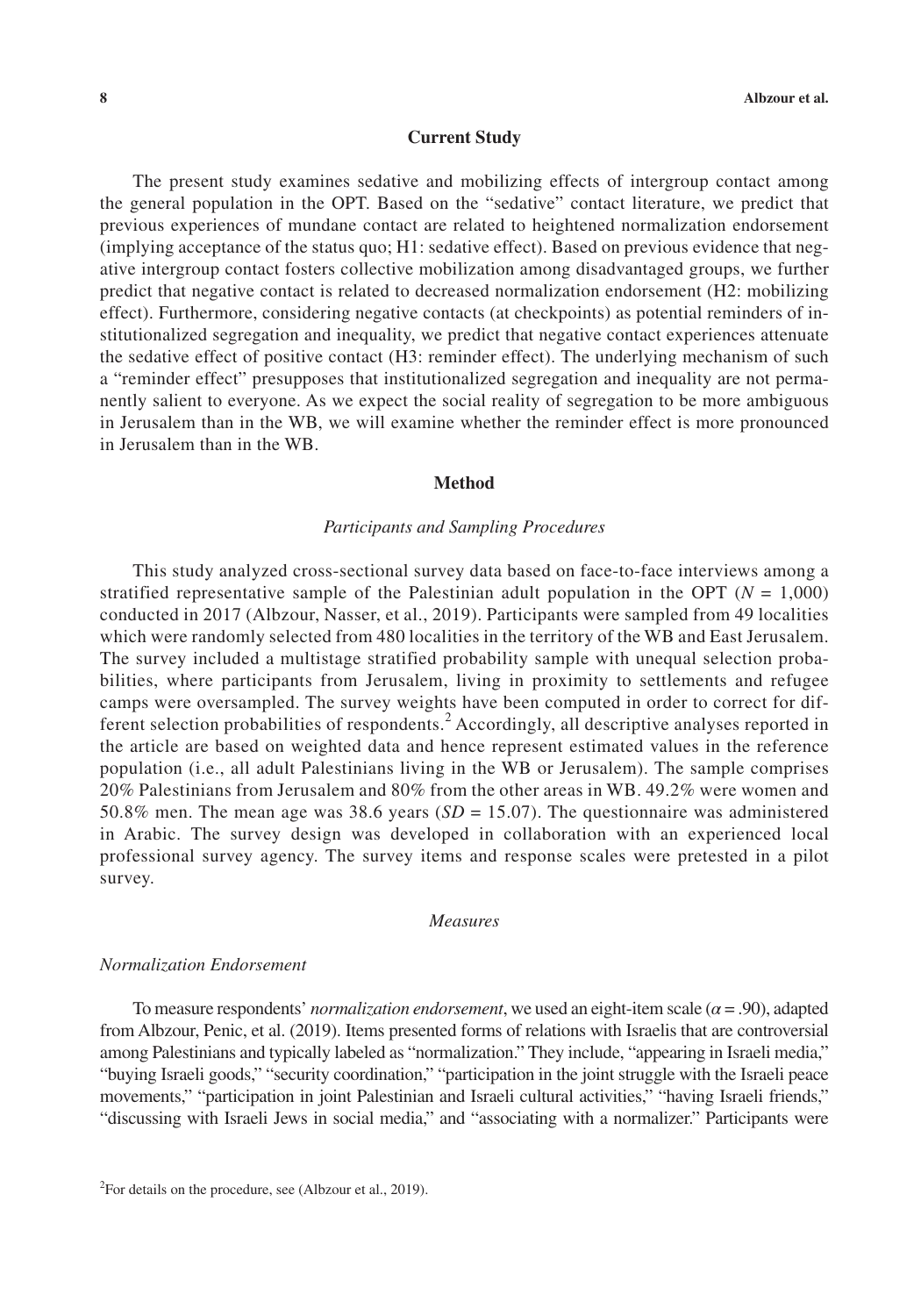asked: To "what extent do you oppose or support the following types of interactions?" Responses ranged from 1 (*Strongly oppose*) to 4 (*Strongly support*).

# *Predictors and Moderator*

# *Mundane (Positive) Contact*

Since we expected interactions commonly assessed to measure positive contact to be rare in the Palestinian context, we tested our hypotheses involving positive contact using the broader concept of *mundane contact*, that is, frequency of contact in contexts potentially allowing for positive encounters. More specifically, we assessed the frequency of contact with Israelis in work and treatment settings (see also Albzour, Penic, et al., 2019) at the market and in leisure time. We asked the respondents: "How much contact have you had with Israeli Jews in the following setting?" Responses ranged from 1 (*Never*) to 5 (*Always*;  $\alpha$  = .82).

To check whether our measure of mundane contact can meaningfully be called positive, we further included items to assess the quality of contact in each of these settings.<sup>3</sup> We asked participants reporting at least "rare" contact with Israelis in a given setting: "How would you evaluate your typical contact with Israeli Jews in these settings?" Responses ranged from 1 (*Very negative*) to 4 (*Very positive*;  $\alpha = 0.84$ ). The majority of respondents (56.3%) had an average score higher than 2.5 (i.e., the theoretical middle and neutral point of the scale) and a one-sample *t*-test showed that participants rated contact in these settings on average significantly more positively than the theoretical middle of the scale  $(M = 2.6, SD = 0.68, t(537) = 3.35, p < .001)$ .

For descriptive purposes, we still included more traditional measures of positive contact. For *intergroup friendships*, we asked the participants: "Do you have Israeli Jewish Friend?" Responses ranged from 1 (*None*) to 4 (*A lot*). For *extended friendship*, we asked: "Do you know personally Palestinians who have Israeli Jewish friends?" Responses ranges 1 (*None*) to 4 (*A lot*).<sup>4</sup>

# *Negative Contact as Checkpoint Experiences*

To assess *negative contact*, respondents were asked: "During the last three months, have you experienced the following at a checkpoint?" They were presented with four negative experiences at checkpoints: "I was delayed for a long period of time at checkpoint"; "I was refused to pass through a checkpoint"; "I was humiliated when stopped at a checkpoint"; "I experienced or witnessed violence against a fellow Palestinian at a checkpoint"  $(0 = no, 1 = yes)$ . *Negative contact* was computed as a dichotomous variable distinguishing respondents reporting at least one negative experience at checkpoints from those who reported none.

For descriptive purposes, we also assessed *contact in negative settings* by asking the respondents: "How much contact have you had with Israeli Jews at the checkpoints?" Responses ranged from 1 (*Never*) to 5 (*Always*).

<sup>&</sup>lt;sup>3</sup>We did not use quality of contact to test our hypothesis as the question was not applicable for respondents who reported no mundane contact, that is, 46.2% of the whole sample. Hence, performing analyses based on this variable would have meant excluding almost half of the sample.

<sup>4</sup> A (principal axis) factor analysis with varimax rotation showed that items designed to measure (1) normalization endorsement, (2) mundane contact, and (3) positive contact (friendship and extended friendship) loaded on three distinct underlying factors. The only problematic item was contact in work-related situations, which loaded on both positive contact and mundane contact factors. Mundane contact correlated only moderately with extended friendship ( $r = 0.29$ ,  $p < .001$ ) and intergroup friendship ( $r = 0.43$ ,  $p < .001$ ).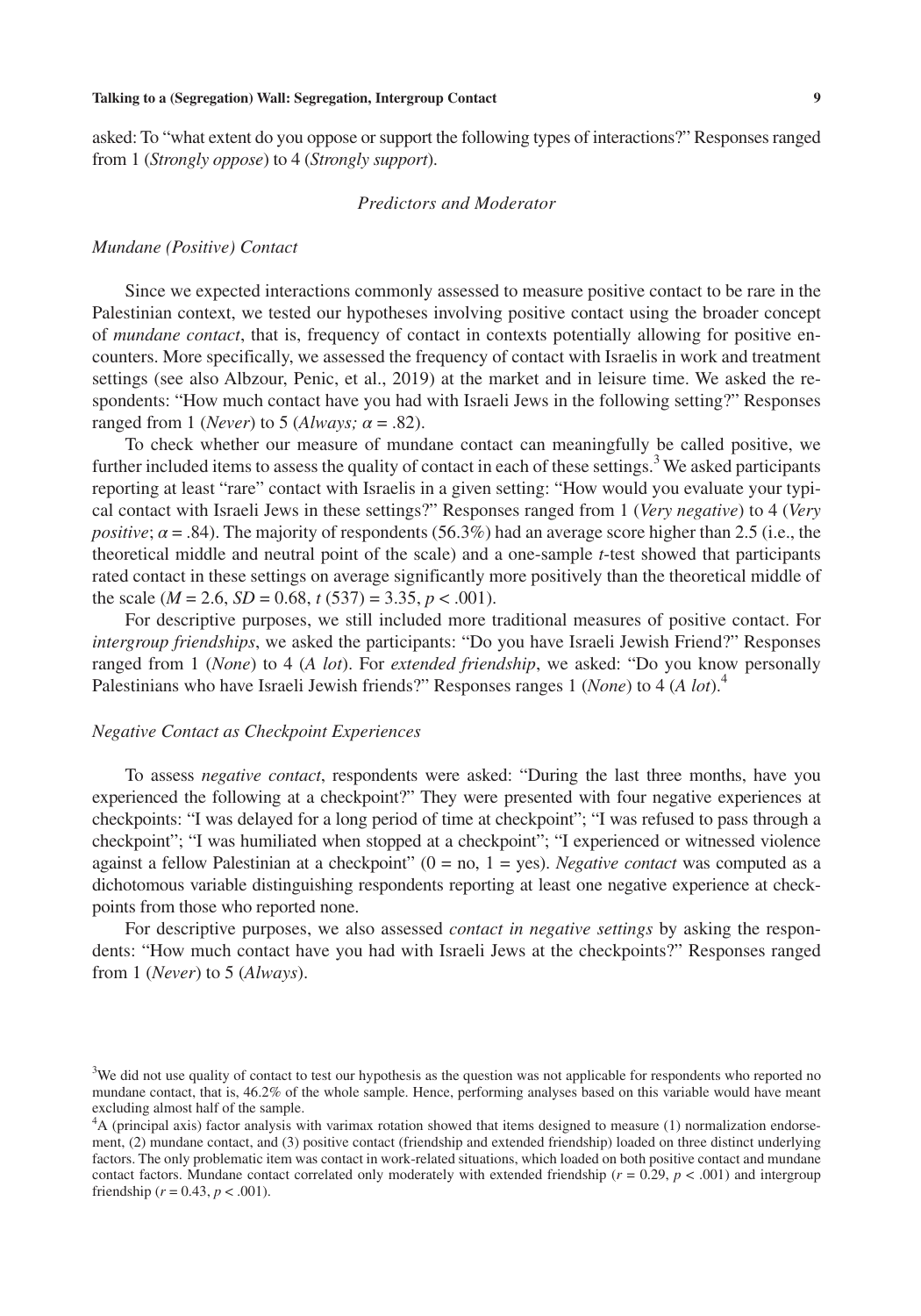#### **Results**

# *Descriptive Analysis: Contact in the Context of Segregation*

Examining a typical measure of positive intergroup contact, namely intergroup friendship, reveals the striking scarcity of this type of contact. Asked whether they have Israeli friends, 90.2% of all respondents ( $N = 995$ ) declared that they had none. This proportion was higher in the WB (91.6%) than in Jerusalem (80.1%;  $\chi^2(1) = 31.02$ ,  $p < .001$ ), but it constitutes the overwhelming majority in both areas. With regard to extended contact, participants reported average frequencies between "none" and "few" ( $M = 1.52$ ,  $SD = 0.79$ ). As expected, Jerusalemites ( $M = 1.59$ ,  $SD = 0.85$ ) reported on average more extended contact than participants from the WB ( $M = 1.51$ ,  $SD = 0.79$ ; *t*(269.1) = −2.26, *p* = .025, *d* = 0.2).

On average, participants reported having mundane contact between "never" and "rarely"  $(M = 1.61, SD = 0.91)$ . We expected much more mundane contact in Jerusalem, which is indeed the case (for Jerusalem:  $M = 3.10$ ,  $SD = 0.86$ ; for the WB:  $M = 1.43$ ,  $SD = 0.73$ ;  $t(977) = -26.6$ ,  $p < .001$ ,  $d = -2.18$ ).<sup>5</sup> The large effect size further emphasizes that segregation is more systematic in the WB.

Turning to *contact in negative settings*, when asked how frequently they had interactions with Israelis at checkpoints, participants answered on average slightly more than "sometimes"  $(M = 3.09, SD = 1.24)$ . This contact item was the only one for which the Jerusalem sample (*M* = 3.33, *SD* = 1.34) did not differ from the WB (*M* = 3.06, *SD* = 1.22; *t*(993) = −1.56, *p* = .119), suggesting that contact at checkpoints constitutes the one common form of intergroup contact experience.

Considering actual *negative contact* (i.e., contact experiences at checkpoints explicitly identified as negative) leads us to nuance the previous conclusion, however. Among the whole sample  $(N = 995)$ , 36.7% reported having experienced at least one instance of negative contact at checkpoints. But respondents from Jerusalem reported these substantially more often (62.8%) than respondents from the WB (32.5%;  $\chi^2(1) = 35.8$ ,  $p < .001$ ; descriptive statistics for each separate item measuring the different forms of contact broken down by location are reported in the online supporting information, Figure S1 and Table S1).

# *Relationship Between Intergroup Contact and Support for Normalization*

We first regressed normalization endorsement on demographic variables, including the Jerusalem dichotomous variable (see Table 1, Model 1). According to this model, which explains little variance  $(R^2 = 2.3\%, F(4, 932) = 5.494, p < .001)$ , Jerusalemites were on average less supportive of normalization than WB residents ( $\beta = -0.14$ ,  $p < .001$ ). Since Jerusalemites had more (mundane and negative) contact with Israelis, we controlled for contact variables before interpreting this effect. The only other significant predictor is gender, indicating that men endorsed normalization more than women  $(\beta = 0.07, p = .040)$ .

In a second model, we included mundane and negative contact as independent predictors, in addition to demographic variables. We further included intergroup friendship and extended friendship to ensure that the hypothesized effect of mundane contact is not explained by these covariates.<sup>6</sup> These additions to the model significantly increase the amount of explained variance ( $\Delta R^2 = 8.82\%$ , *F*(4,

<sup>5</sup> Since the distribution of mundane contact is strongly skewed within the WB sample, we also performed a Mann-Whitney *U* test which led to a similar conclusion ( $Mdn_{WB} = 1$ ,  $Mdn_{Jerusalem} = 3$ ,  $U = 328,289$ ,  $W = 11,879$ ,  $Z = −18.760$ ,  $p < .001$ ,  $r = 0.59$ ). <sup>6</sup>The distributions of (extended) intergroup friendship variables being highly skewed, we also tested the models in Table 1 without them. The results are virtually identical.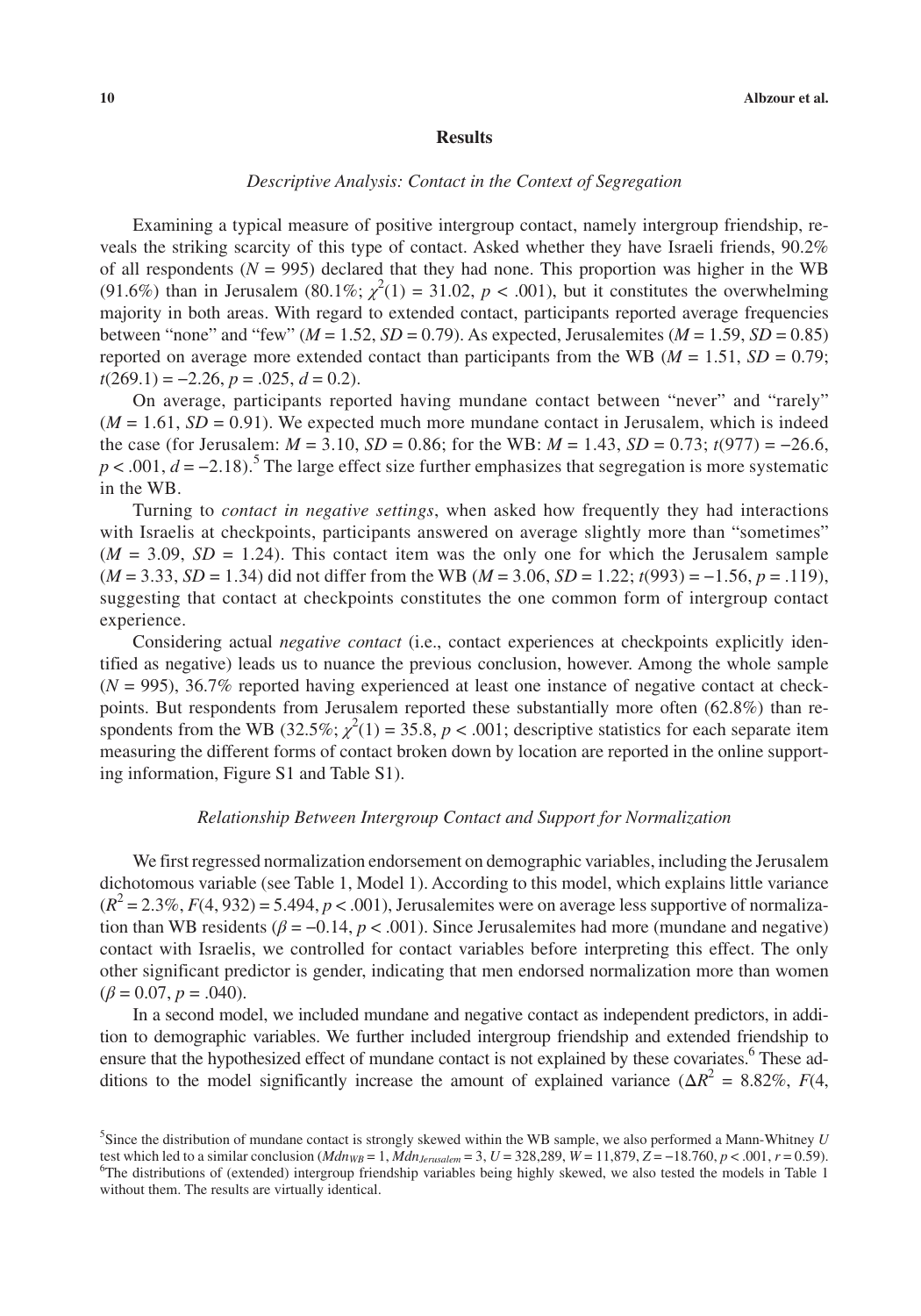#### **Talking to a (Segregation) Wall: Segregation, Intergroup Contact 11**

|                                | (1)        |                          | (2)        |      | (3)        |      | (4)        |      |
|--------------------------------|------------|--------------------------|------------|------|------------|------|------------|------|
|                                | β          | SE                       | $\beta$    | SE   | $\beta$    | SE   | $\beta$    | SE   |
| Jerusalem                      | $-0.14***$ | 0.03                     | $-0.25***$ | 0.04 | $-0.25***$ | 0.11 | $-0.34***$ | 0.06 |
| Men                            | $0.07*$    | 0.03                     | 0.01       | 0.03 | 0.00       | 0.03 | 0.00       | 0.03 |
| Education                      | 0.00       | 0.03                     | 0.01       | 0.03 | 0.01       | 0.03 | 0.00       | 0.03 |
| Age                            | $-0.02$    | 0.03                     | $-0.02$    | 0.03 | $-0.02$    | 0.03 | $-0.02$    | 0.03 |
| Intergroup friendship          |            |                          | $0.19***$  | 0.04 | $0.19***$  | 0.04 | $0.18***$  | 0.04 |
| Extended friendship            |            | $\overline{\phantom{0}}$ | $0.08*$    | 0.04 | $0.08*$    | 0.04 | $0.08*$    | 0.04 |
| Mundane positive contact       |            |                          | $0.14*$    | 0.05 | $0.16*$    | 0.05 | $0.16**$   | 0.05 |
| Negative contact               |            |                          | $-0.14***$ | 0.03 | $-0.14***$ | 0.03 | $-0.07$    | 0.04 |
| Mundane positive con-          |            |                          |            |      | $-0.06(*)$ | 0.03 | $-0.06$    | 0.04 |
| $tact \times Negative contact$ |            |                          |            |      |            |      |            |      |
| Mundane positive               |            |                          |            |      |            |      | $0.09*$    | 0.04 |
| $contact \times Jerusalem$     |            |                          |            |      |            |      |            |      |
| Negative                       |            |                          |            |      |            |      | $0.12*$    | 0.05 |
| contact x Jerusalem            |            |                          |            |      |            |      |            |      |
| Mundane positive               |            |                          |            |      |            |      | $-0.11*$   | 0.04 |
| $contact \times Negative$      |            |                          |            |      |            |      |            |      |
| contact x Jerusalem            |            |                          |            |      |            |      |            |      |
| $R^2$<br>$(\%)$                | 2.3        |                          | 10.6       |      | 10.67      |      | 10.95      |      |

**Table 1.** Linear Regression Models Predicting Normalization Endorsement (standardized coefficients; N = 937)

*Note.* Due to the large sample size and small percentage of missing data on outcome variable (0.3%), cases with missing values were deleted listwise (see Allison, 2002).

(\*)*p* < .09; \**p* < .05; \*\**p* < .01; \*\*\**p* < .001.

928) = 23,  $p < .001$ ). Supporting Hypothesis 1, mundane contact ( $\beta = 0.08$ ,  $p = .003$ ) was related to increased support for normalization. In line with Hypothesis 2, negative contact was related to reduced support  $(\beta = -0.16, p < .001)$ . Interestingly, the effect of living in Jerusalem net of the effect of the contact variables was stronger than without controlling for the latter ( $\beta = -0.35$ ,  $p < .001$ ). This indicates that Jerusalemites' lower endorsement of normalization compared to WB residents cannot be explained by their individual experiences of contact (e.g., negative contact), and, if anything, controlling for the latter makes this contextual difference even clearer. Furthermore, positive contact variables included only as covariates are significant predictors of respondents' endorsement of normalization: Intergroup friendship  $(\beta = 0.26, p < .001)$  and extended friendship ( $\beta = 0.06, p = .028$ ) were both related to increased support for normalization.

While we expected and found independent effects of both mundane contact and negative contact, our key hypothesis (H3) concerns their interaction (Model 3). The interaction made no significant contribution to the model ( $\beta$  = -0.06,  $p$  = .084;  $\Delta R^2$  = 0.28%,  $F(1, 927)$  = 2.98,  $p$  = .084), when tested on the overall sample.

To test whether the interaction between mundane contact and negative contact depend on the context, we tested a three-way interaction between mundane contact, negative contact, and location (Model 4)  $(\Delta R^2 = 0.98\%, F(3, 924) = 3.44, p = .016)$ .<sup>7</sup> The three-way interaction effect was significant ( $\beta = -0.11$ ,  $p = .004$ ), indicating that the interaction effect between mundane contact and negative contact was significant for the Jerusalem sample ( $\beta = -0.29$ ,  $p < .001$ ) but not for the WB one  $(\beta = 0.004, p = .935)$ . Simple effects analyses show that, within the Jerusalem sample,

<sup>&</sup>lt;sup>7</sup>The three-way interaction explains little additional variance presumably because it improves fit only among Jerusalemites, who represent only 20% of the sample. When testing the two-way interaction between mundane and negative contact among Jerusalemites only, it explains  $3.71\%$  of the variance  $(F(1, 174) = 7.71, p < .01)$ .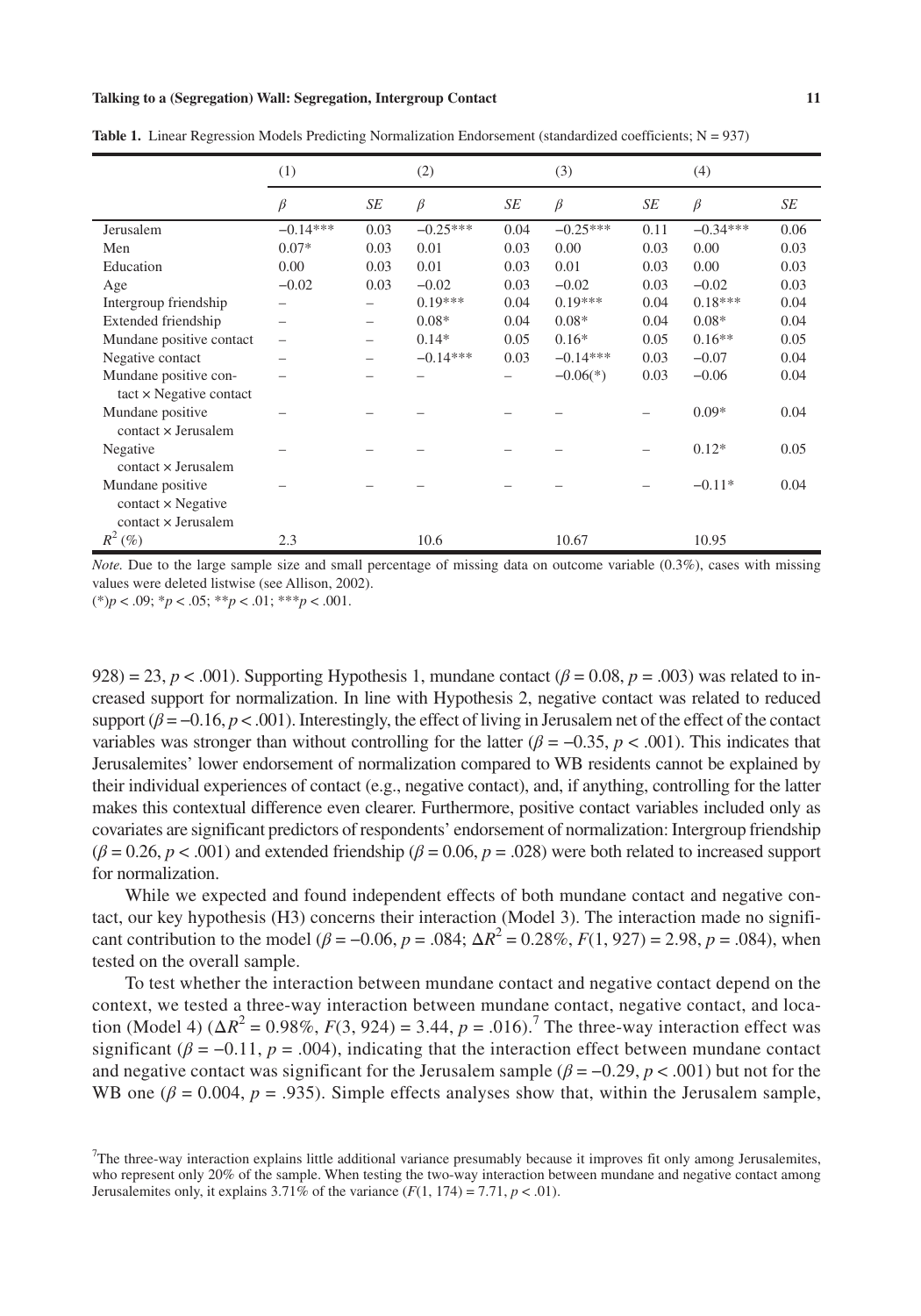

**Figure 1.** Simple effects of mundane contact on normalization endorsement as a function of negative contact and location. Values are predicted according to Model 4. Shaded areas represent 95 % confidence intervals.

mundane contact predicted normalization endorsement among respondents who did not report any negative contact ( $\beta = 0.59$ ,  $p < .001$ ), but not among those who reported negative contact  $(\beta = 0.01, p = .914, \text{ see Figure 1}).$ 

Finally, we checked whether there was a main effect of mundane contact, as well as of other contact variables, on normalization endorsement in the WB sample. We fitted a model identical to Model 2 with the WB sample only (not shown in Table 1). This model explains relatively little variance  $(R^2 = 7.46\%, F(7, 762) = 8.77, p < .001)$ , presumably because only a small portion of the sample had experienced any positive contact with Israelis. The effect of mundane contact was not significant ( $\beta$  = 0.06,  $p$  = .110), but the effect of negative contact experiences was ( $\beta$  = −0.14,  $p$  < .001). Although rare among WB respondents, friendship with Israelis ( $\beta = 0.17$ ,  $p < .001$ ) and extended contact ( $\beta$  = 0.08,  $p$  = .048) positively predicted normalization endorsement.

# **Discussion**

The present study examined, in the WB and Jerusalem, how Palestinians' previous experiences of positive and negative contact with Israelis relates to their endorsement of normalization. We found that both negative contact experiences and context moderate the relationship between positive contact and normalization endorsement (i.e., the sedative effect). This result can be broken down into several key points. The most basic one is that, generally speaking, positive (mundane) contact predicts higher normalization endorsement. This is in line with research showing that, in societies with deeply entrenched inequality, positive contact can act against the interests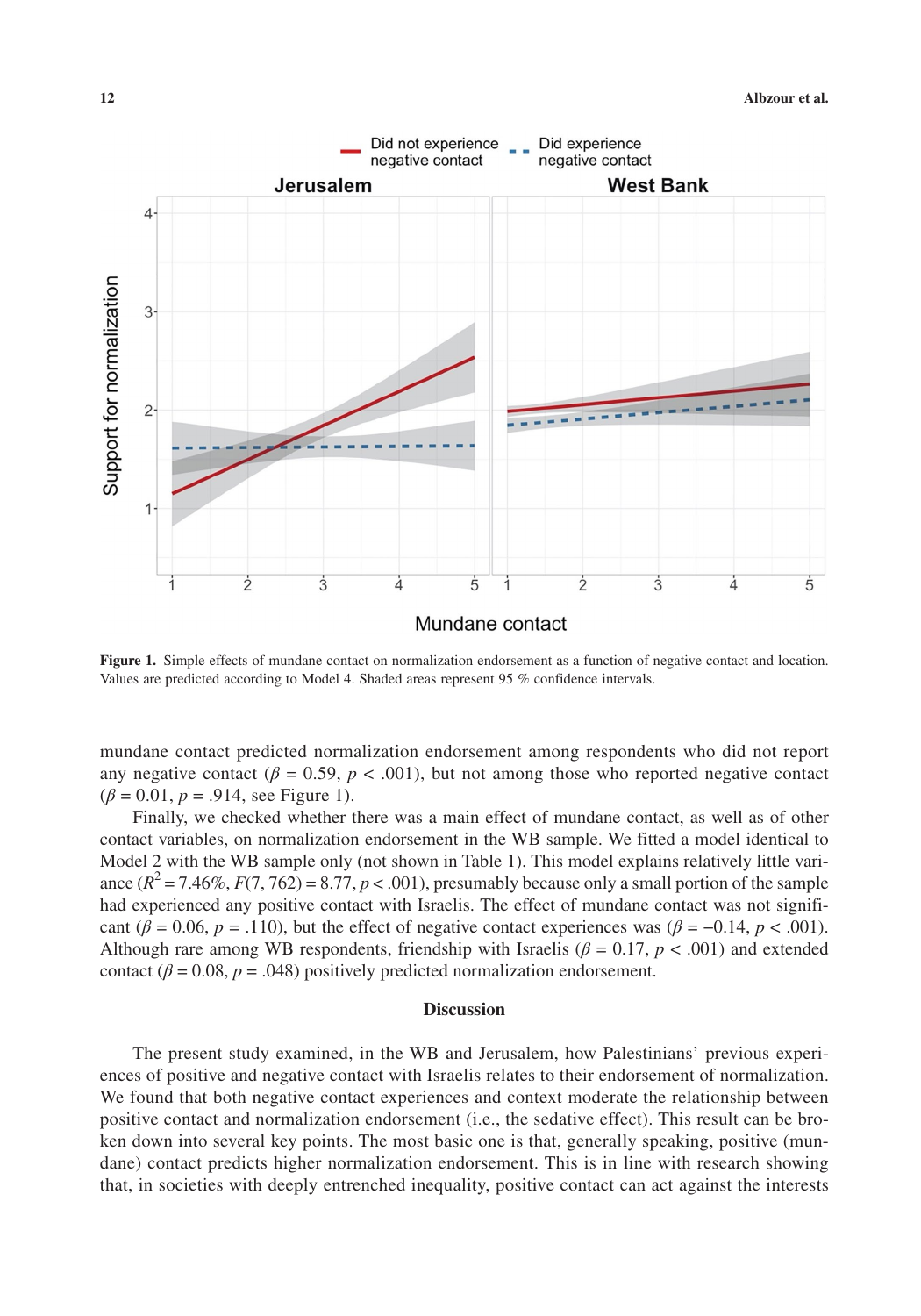of disadvantaged groups by affecting the social psychological mechanisms of social change (Reimer & Sengupta, 2021).<sup>8</sup> We also showed that negative contact experiences can be consequential in two ways: first, by having a mobilizing effect—negative contact is related to decreased normalization endorsement; second, by moderating the "sedative" effect of positive contact.

These findings echo the increasing attention paid to the effects of negative contact (Aberson, 2015; Barlow et al., 2012; Paolini et al., 2014), but they are original in several ways. Research on negative contact typically examines its effect as independent from positive contact (e.g., Graf et al., 2014). Some studies, however, found evidence for an interactive effect whereby negative contact experiences neutralize the "beneficial" effect of positive contact (Árnadóttir et al., 2018; Paolini et al., 2014). Examining this moderating role from the perspective of a collective mobilization rather than a prejudice-reduction model of social change, we found that negative contact can act as a reminder of institutionalized segregation and moderate the sedative effect of positive contact. More specifically, Palestinians' negative experiences at checkpoints canceled the sedative effect of their positive contact experiences with Israelis. Furthermore, we found that this "reminder effect" only occurred in Jerusalem. WB Palestinians' positive contact experiences were unrelated to their support for normalization in any case (i.e., there was no sedative effect), whether they individually experienced negative contact at checkpoints or not. This finding is consistent with recent research showing that institutional (Green et al., 2020) and normative (Kende et al., 2018) contexts shape the effect of intergroup contact. We suggest that the existence of a sedative effect in Jerusalem and its absence in the WB reflect differences in the normative and institutional realities between the two contexts.

The colonial annexation of East Jerusalem implies institutional structures imposing a relative promiscuity between Palestinians and Israelis. This is likely to create spaces where it is acceptable and morally legitimate to entertain relations that go beyond the purely necessary and utilitarian. The existence of such spaces is most likely impossible in the WB, where mundane intergroup interactions are almost inexistent. Even when Palestinians from the WB have such interactions with Israelis, they occur on the other side of the wall (or within settlements), and they are restricted to special categories of Palestinians, who are granted a permit (e.g., workers in Israeli settlements, the few who manage to acquire access to Israeli health care). Such a context hardly allows for the existence of social circles where normalization is acceptable. Furthermore, WB Palestinians arguably experience various evidence of their sharp disadvantage, making negative encounters at checkpoints all but superfluous to remind them of this fact. Daily restrictions of movement, administrative challenges linked to the permit system, forced displacements, sporadic incursions of the Israeli military within the WB, or unimpeded settlers' attacks on Palestinian persons and property are examples of such reminders (see OCHAOPT, 2021). The present findings therefore call for future research to assess a variety of experiences reflecting the reality of occupation among respondents. Doing so would allow empirically accounting for differences between WB and Jerusalem and elucidate the psychosocial mechanisms producing the phenomena documented by the present study.

Overall, our research provides important contributions to the social-psychological literature on intergroup contact. Dixon et al. (2005) argued that the vast majority of contact research has ignored

<sup>&</sup>lt;sup>8</sup>We also assessed respondents' support for different means of resistance. Normalization endorsement correlated significantly and negatively with support for "armed resistance against military power of Israel" (*r* = −.44, *p* < .001), for "armed resistance against settlers" (*r* = −0.39, *p* < .001), for "Palestinian boycott of Israel" (*r* = −0.39, *p* < .001), and for "international boycott of Israel" (*r* = −0.38, *p* < .001). However, normalization endorsement correlated positively with support for "peaceful resistance"  $(r = 0.16, p < .001)$  and "joint struggle and collaboration with the Israeli peace movements"  $(r = 0.39, p < .001)$ . Interestingly, boycott is technically a peaceful form of resistance. However, normalization endorsement correlates negatively with it, while positively with "peaceful resistance." It appears that normalization correlated positively with all items including the word "peace." Thus, normalization endorsement seems sedative specifically towards confrontational forms of resistance, as opposed to those which implies the term of "peace." Future research should investigate more systematically what forms of resistance are (in)compatible with normalization endorsement.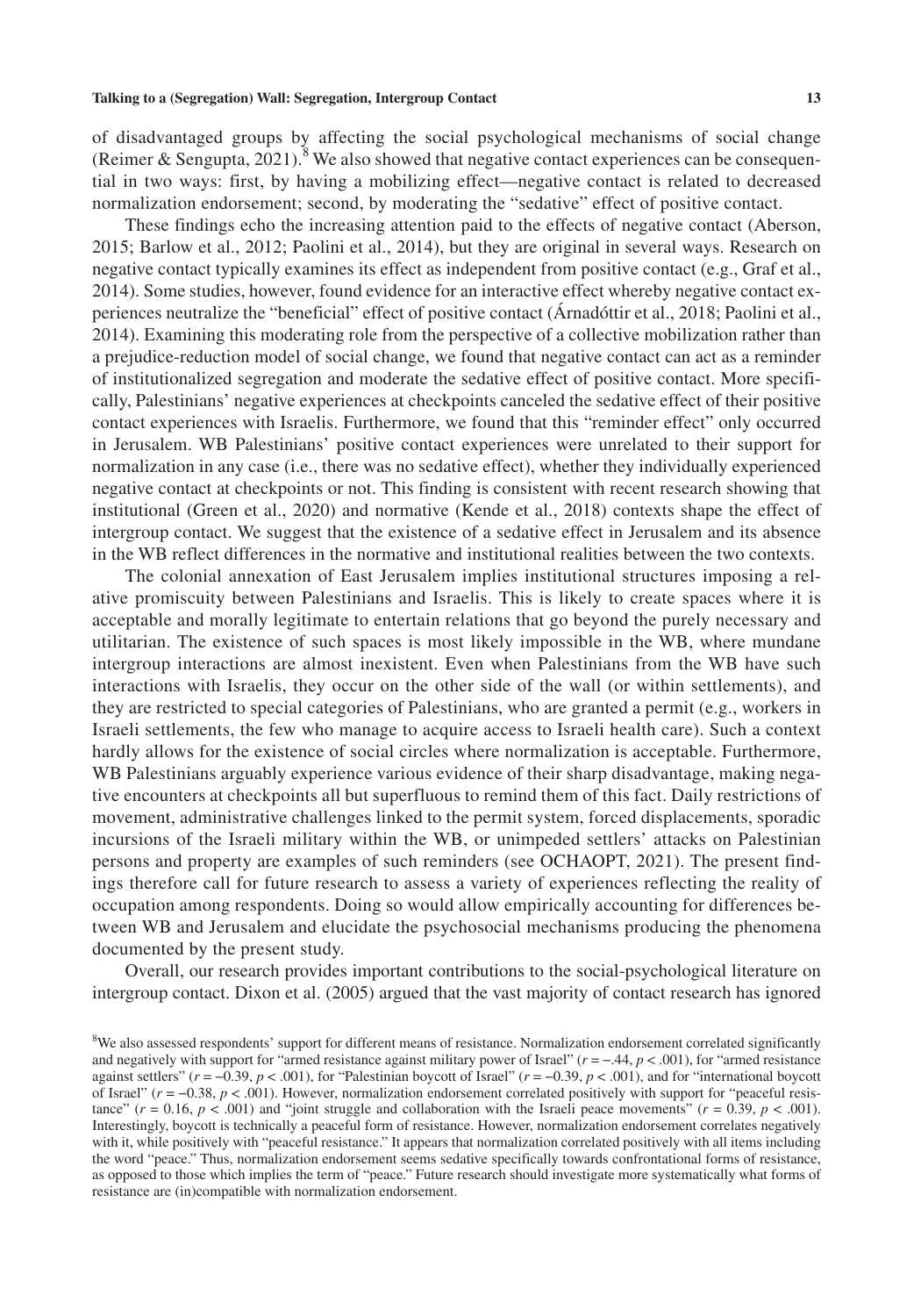the meanings that particular social contexts impose on contact experiences. The effects of positive and negative contact are typically apprehended through supposedly context-independent psychological processes, thereby neglecting the way concrete institutional arrangements and social norms shape the meaning that individuals give to such interactions. Our finding that specific experiences encountered by Jerusalemites at checkpoints moderate the sedative effect is best understood in light of the reality of segregation at the institutional level: Checkpoints are the concrete expression of segregation and are generally understood as such by Palestinians.

Our results also have practical implications, pertaining to the implementation of intergroup contact theory. The conclusions of academic research have been widely used by policymakers and civilsociety organizations as a tool for conflict resolution (e.g., Dixon et al., 2013). In Palestine, despite intensifying segregation, some civil-society organizations are still holding joint meetings between Israelis and Palestinians from Jerusalem and WB, presuming that intergroup contact effectively reduces conflict (Maoz, 2004). These planned contact interventions have been criticized, notably for their incompatibility with the everyday reality of the participants and with the structural context of asymmetric power relations in which they occur (Maoz, 2011; Rouhana & Korper, 1997). We further stress that the increased inclusion in such peace-promoting interventions of Palestinians living in the WB has coincided with a rise in infrastructures and policies that confronts the same Palestinians with blatant forms of segregation in their daily lives. To put it bluntly, in order to participate in a peace program with Israelis, a Palestinian living in the WB or in Jerusalem areas beyond the separation wall first needs to apply for a permit to cross the wall through a highly militarized checkpoint. In short, our results sustain the notion that in (rarely studied) formally segregated societies, positive contact experiences are neither "beneficial," nor "sedative." They might be experienced as plainly anecdotal, or just too disconnected from normal social life to affect understandings of intergroup relations in a meaningful way. If contact interventions are to be held and have a meaningful impact, Becker et al. (2013) suggest an interesting avenue. They found that, when advantaged group members described inequality as illegitimate, positive contact reduced prejudice among the disadvantaged without undermining their commitment to collective action. In the present context, future research should investigate the effect of contact interventions involving Palestinians and Israelis who condemn the occupation of the OPT.

As Durrheim and Dixon (2018) recently reminded us, Allport formulated the contact hypothesis to explain intergroup relations in societies moving away from segregation (i.e., the 1950s' United States). Since then, intergroup contact research has been consistent with this initial assumption, examining contexts involved in a process of desegregation (Duckitt, 1992). However, when it sees the prejudice-reduction effect of contact as an aim in itself (rather than a means to consolidate desegregation), contact research loses sight of the theory's foundational context and aspiration. Over the last two decades, the social reality of Palestinians has evolved in the exact opposite direction than that of Black Americans during the 1950s: Segregation has become ever more deeply entrenched. Our finding that positive contact does not foster an ideology of intergroup harmony in the WB (nor for many Jerusalemites) therefore begs the question whether the contact hypothesis still provides a relevant frame of reference when positive intergroup contact implies talking to each other through a segregation wall.

# **ACKNOWLEDGMENT**

Correspondence concerning this article should be addressed to Mai Albzour, Birzeit University, Ramallah, Palestine, (Department of Social and Behavioral Science), PO Box 14, Birzeit, West Bank, Palestine. E-mail: [malbzour@birzeit.edu](mailto:malbzour@birzeit.edu)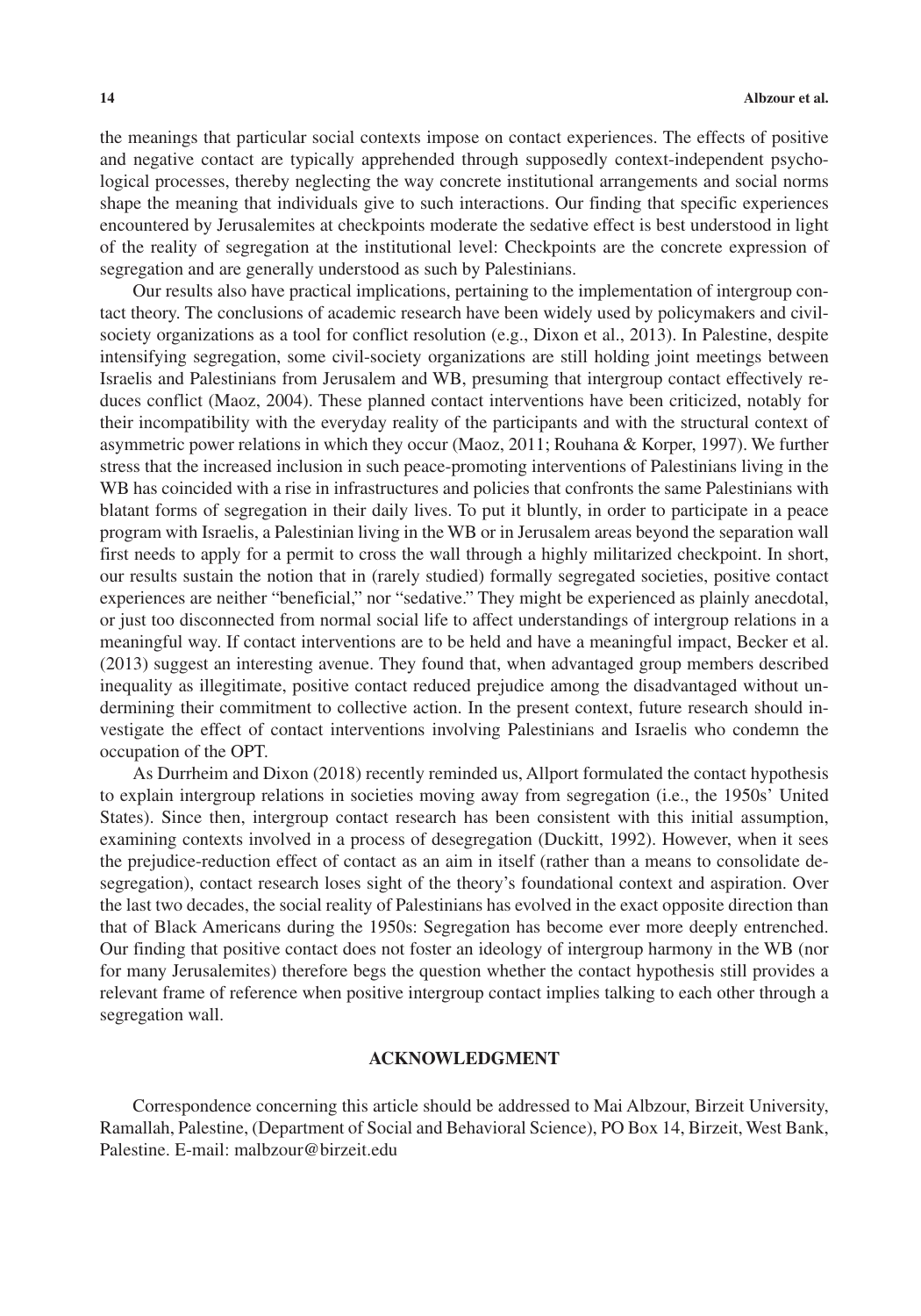# **FUNDING INFORMATION**

This work was supported by the Swiss National Science Foundation (r4d—Swiss Programme for Research on Global Issues for Development, Pluralistic Memories Project)

# **REFERENCES**

- Aberson, C. L. (2015). Positive intergroup contact, negative intergroup contact, and threat as predictors of cognitive and affective dimensions of prejudice. *Group Processes & Intergroup Relations, 18*(6), 743–760.
- Aberson, C. L., & Gaffney, A. M. (2009). An integrated threat model of explicit and implicit attitudes. *European Journal of Social Psychology, 39*(5), 808–830.
- Albzour, M. (2020). The deconstruction of the concept of normalization within the context of the settler-colonialism in Palestine. "The duality of acceptance and rejection." *Journal of Language, Discourse & Society, 7,* 1–21.
- Albzour, M., Iadadwa, W., & Penic, S. (2019). *Methodological report: Pluralistic memories project main survey in Palestine*. Zenodo. <https://doi.org/10.5281/zenodo.3580611>
- Albzour, M., Nasser, R., Bady, Z., Elcheroth, G., Green, E. G. T., & Penic, S. (2019). *PMP main survey in Palestine*. FORSbase.
- Albzour, M., Penic, S., Nasser, R., & Green, E. G. T. (2019). Support for 'normalization' of relations between Palestinians and Israelis, and how it relates to contact and resistance in the West Bank. *Journal of Social and Political Psychology, 7*(2), 978–996.<https://doi.org/10.5964/jspp.v7i2.877>
- Al-E'es, A. (2020, March 3). The Palestinian Communications Committee with the Israelis … "normalization" or "militant action"? [News and info agency]. Anadolu Agency. [https://www.aa.com.tr/ar/](https://www.aa.com.tr/ar/%D8%A7%D9%84%D8%AA%D9%82%D8%A7%D8%B1%D9%8A%D8%B1/%D9%84%D8%AC%D9%86%D8%A9-%D8%A7%D9%84%D8%AA%D9%88%D8%A7%D8%B5%D9%84-%D8%A7%D9%84%D9%81%D9%84%D8%B3%D8%B7%D9%8A%D9%86%D9%8A%D8%A9-%D9%85%D8%B9-%D8%A7%D9%84%D8%A5%D8%B3%D8%B1%D8%A7%D8%A6%D9%8A%D9%84%D9%8A%D9%8A%D9%86-%D8%AA%D8%B7%D8%A8%D9%8A%D8%B9-%D8%A3%D9%85-%D8%B9%D9%85%D9%84-%D9%81%D8%AF%D8%A7%D8%A6%D9%8A-%D8%AA%D9%82%D8%B1%D9%8A%D8%B1/1752585)/التقارير [لجنة-التواصل-الفلسطينية-مع-اإلسرائيليين-تطبيع-أم-عمل-فدائي-تقرير](https://www.aa.com.tr/ar/%D8%A7%D9%84%D8%AA%D9%82%D8%A7%D8%B1%D9%8A%D8%B1/%D9%84%D8%AC%D9%86%D8%A9-%D8%A7%D9%84%D8%AA%D9%88%D8%A7%D8%B5%D9%84-%D8%A7%D9%84%D9%81%D9%84%D8%B3%D8%B7%D9%8A%D9%86%D9%8A%D8%A9-%D9%85%D8%B9-%D8%A7%D9%84%D8%A5%D8%B3%D8%B1%D8%A7%D8%A6%D9%8A%D9%84%D9%8A%D9%8A%D9%86-%D8%AA%D8%B7%D8%A8%D9%8A%D8%B9-%D8%A3%D9%85-%D8%B9%D9%85%D9%84-%D9%81%D8%AF%D8%A7%D8%A6%D9%8A-%D8%AA%D9%82%D8%B1%D9%8A%D8%B1/1752585)1752585/
- Allison, P. (2002). *Missing data*. Sage.
- Allport, G. W. (1954). *The nature of prejudice*. Addison Wesley.
- Amir, Y. (1969). Contact hypothesis in ethnic relations. *Psychological Bulletin, 71*(5), 319–342.
- Árnadóttir, K., Lolliot, S., Brown, R., & Hewstone, M. (2018). Positive and negative intergroup contact: Interaction not asymmetry. *European Journal of Social Psychology, 48*(6), 784–800.
- Bagci, S. C., & Turnuklu, A. (2018). Intended, unintended, and unknown consequences of contact. *Social Psychology, 50*(1), 7–23.
- Barlow, F. K., Paolini, S., Pedersen, A., Hornsey, M. J., Radke, H. R. M., Harwood, J., Rubin, M., & Sibley, C. G. (2012). The contact caveat: Negative contact predicts increased prejudice more than positive contact predicts reduced prejudice. *Personality and Social Psychology Bulletin, 38*(12), 1629–1643.
- BDS, M. (n.d.). BDS Movement |. Https://Bdsmovement.Net/. Retrieved September 6, 2019, from https://bdsmovement. net/
- Becker, J. C., Wright, S. C., Lubensky, M. E., & Zhou, S. (2013). Friend or ally: Whether cross-group contact undermines collective action depends on what advantaged group members say (or don't say). *Personality and Social Psychology Bulletin, 39*(4), 442–455.
- Cakal, H., Hewstone, M., Schwär, G., & Heath, A. (2011). An investigation of the social identity model of collective action and the 'sedative' effect of intergroup contact among Black and White students in South Africa. *British Journal of Social Psychology, 50*(4), 606–627.
- Christ, O., Schmid, K., Lolliot, S., Swart, H., Stolle, D., Tausch, N., Al Ramiah, A., Wagner, U., Vertovec, S., & Hewstone, M. (2014). Contextual effect of positive intergroup contact on outgroup prejudice. *Proceedings of the National Academy of Sciences, 111*(11), 3996–4000.
- Clark, K. B. (1953). Desegregation: An appraisal of the evidence. *Journal of Social Issues, 9,* 1–77.
- Dixon, J., Durrheim, K., Kerr, P., & Thomae, M. (2013). 'What's so funny 'bout peace, love and understanding?' Further reflections on the limits of prejudice reduction as a model of social change. *Journal of Social and Political Psychology, 1*(1), 239–252. <https://doi.org/10.5964/jspp.v1i1.234>
- Dixon, J., Durrheim, K., & Tredoux, C. (2005). Beyond the optimal contact strategy: A reality check for the contact hypothesis. *American Psychologist, 60*(7), 697–711.
- Dixon, J., Levine, M., Reicher, S., & Durrheim, K. (2012). Beyond prejudice: Are negative evaluations the problem and is getting us to like one another more the solution? *Behavioral and Brain Sciences, 35*(6), 411–425.
- Duckitt, J. (1992). The social psychology of prejudice. Praeger New York.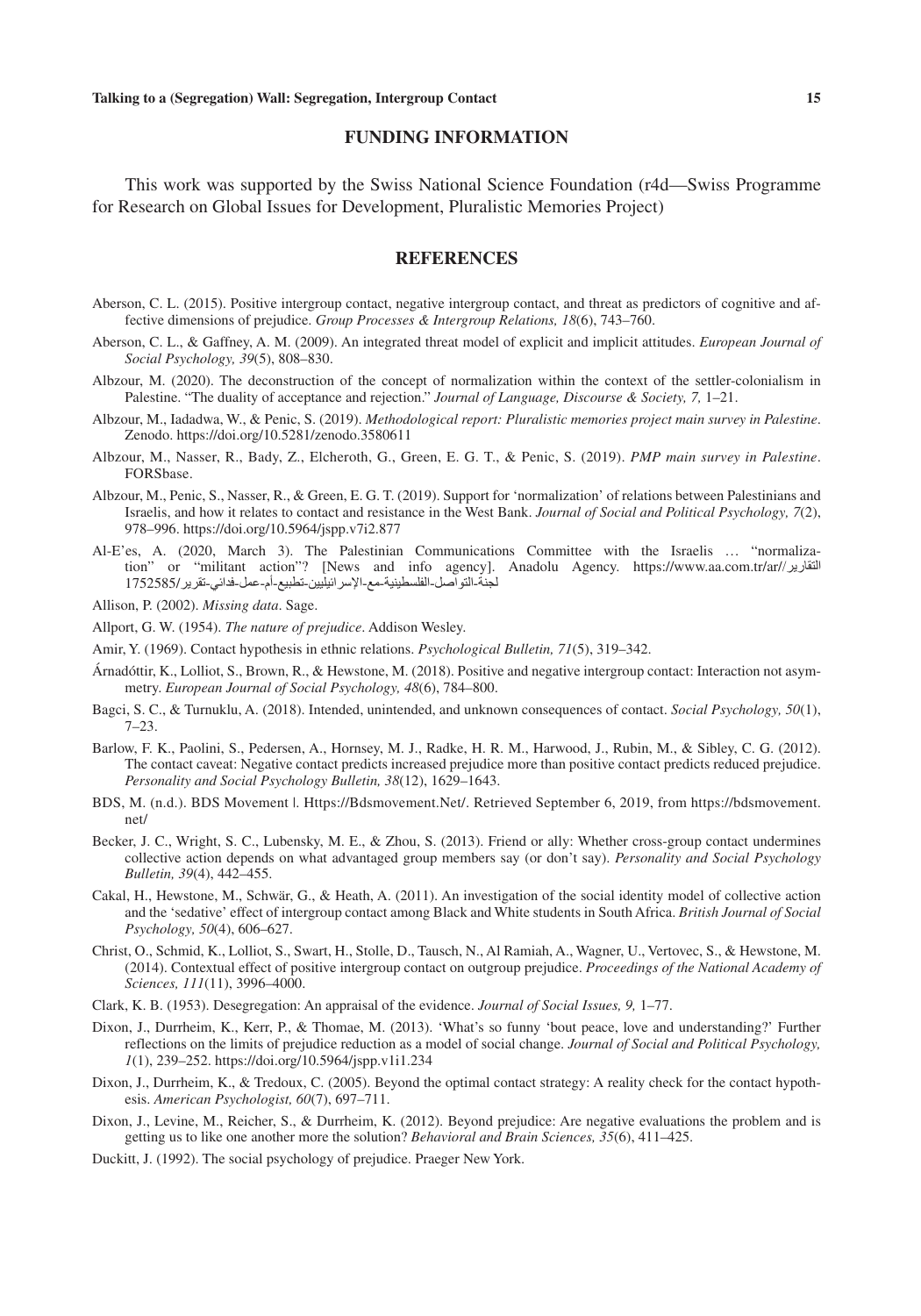- Durrheim, K., & Dixon, J. (2018). Intergroup contact and the struggle for social justice. In P. L. Hammack (Ed.), *The Oxford handbook of social psychology and social justice* (pp. 367–377). Oxford University Press.
- Durrheim, K., Quayle, M., & Dixon, J. (2016). The struggle for the nature of "prejudice": "Prejudice" expression as identity performance. *Political Psychology, 37*(1), 17–35.
- Graf, S., Paolini, S., & Rubin, M. (2014). Negative intergroup contact is more influential, but positive intergroup contact is more common: Assessing contact prominence and contact prevalence in five Central European countries. *European Journal of Social Psychology, 44*(6), 536–547.
- Grandinetti, T. (2015). The Palestinian middle class in Rawabi: Depoliticizing the occupation. *Alternatives, 40*(1), 63–78.
- Green, E. G., Visintin, E. P., Sarrasin, O., & Hewstone, M. (2020). When integration policies shape the impact of intergroup contact on threat perceptions: A multilevel study across 20 European countries. *Journal of Ethnic and Migration Studies, 46*(3), 631–648.
- Griffiths, M., & Repo, J. (2018). Biopolitics and checkpoint 300 in occupied Palestine: Bodies, affect, discipline. *Political Geography, 65,* 17–25.
- Hässler, T., Ullrich, J., Bernardino, M., Shnabel, N., Laar, C. V., Valdenegro, D., Sebben, S., Tropp, L. R., Visintin, E. P., González, R., Ditlmann, R. K., Abrams, D., Selvanathan, H. P., Branković, M., Wright, S., von Zimmermann, J., Pasek, M., Aydin, A. L., Žeželj, I., … Ugarte, L. M. (2020). A large-scale test of the link between intergroup contact and support for social change. *Nature Human Behaviour, 4*(4), 380–386.<https://doi.org/10.1038/s41562-019-0815-z>
- Hayward, L. E., Tropp, L. R., Hornsey, M. J., & Barlow, F. K. (2017). Toward a comprehensive understanding of intergroup contact: Descriptions and mediators of positive and negative contact among majority and minority groups. *Personality and Social Psychology Bulletin, 43*(3), 347–364.
- Hayward, L. E., Tropp, L. R., Hornsey, M. J., & Barlow, F. K. (2018). How negative contact and positive contact with Whites predict collective action among racial and ethnic minorities. *British Journal of Social Psychology, 57*(1),  $1-20$ .
- Hewstone, M., & Swart, H. (2011). Fifty-odd years of inter-group contact: From hypothesis to integrated theory. *British Journal of Social Psychology, 50*(3), 374–386.
- Kauff, M., Green, E. G., Schmid, K., Hewstone, M., & Christ, O. (2016). Effects of majority members' positive intergroup contact on minority members' support for ingroup rights: Mobilizing or demobilizing effects? *European Journal of Social Psychology, 46*(7), 833–839.
- Kende, J., Phalet, K., Van den Noortgate, W., Kara, A., & Fischer, R. (2018). Equality revisited: A cultural meta-analysis of intergroup contact and prejudice. *Social Psychological and Personality Science, 9*(8), 887–895.
- Kotef, H., & Amir, M. (2011). Between imaginary lines: Violence and its justifications at the military checkpoints in occupied Palestine. *Theory, Culture & Society, 28*(1), 55–80.
- Lemmer, G., & Wagner, U. (2015). Can we really reduce ethnic prejudice outside the lab? A meta-analysis of direct and indirect contact interventions. *European Journal of Social Psychology, 45*(2), 152–168.
- Lutterbach, S., & Beelmann, A. (2020). Positive and negative intergroup contact and shared reality: Contact effects among host society and refugees. *European Journal of Social Psychology, 50*(1), 143–159.
- Mansbach, D. (2009). Normalizing violence: From military checkpoints to 'terminals' in the occupied territories. *Journal of Power, 2*(2), 255–273.
- Maoz, I. (2004). Peace building in violent conflict: Israeli-Palestinian post-Oslo people-to-people activities. *International Journal of Politics, Culture, and Society, 17*(3), 563–574.
- Maoz, I. (2011). Does contact work in protracted asymmetrical conflict? Appraising 20 years of reconciliation-aimed encounters between Israeli Jews and Palestinians. *Journal of Peace Research, 48*(1), 115–125.
- Mi'Ari, M. (1999). Attitudes of Palestinians toward normalization with Israel, attitudes of Palestinians toward normalization with Israel. *Journal of Peace Research, 36*(3), 339–348.
- OCHAOPT. (2021). *Fact sheets | United Nations office for the coordination of humanitarian affairs—Occupied Palestinian territory*. <https://www.ochaopt.org/publications/fact-sheets>
- Paolini, S., Harwood, J., & Rubin, M. (2010). Negative intergroup contact makes group memberships salient: Explaining why intergroup conflict endures. *Personality and Social Psychology Bulletin, 36*(12), 1723–1738.
- Paolini, S., Harwood, J., Rubin, M., Husnu, S., Joyce, N., & Hewstone, M. (2014). Positive and extensive intergroup contact in the past buffers against the disproportionate impact of negative contact in the present. *European Journal of Social Psychology, 44*(6), 548–562.
- Pappe, I. (2017). *The biggest prison on earth: A history of the occupied territories*. Simon and Schuster.
- Pettigrew, T. F. (2018). The emergence of contextual social psychology. *Personality and Social Psychology Bulletin, 44*(7), 963–971.
- Pettigrew, T. F., & Tropp, L. R. (2006). A meta-analytic test of intergroup contact theory. *Journal of Personality and Social Psychology, 90*(5), 751.